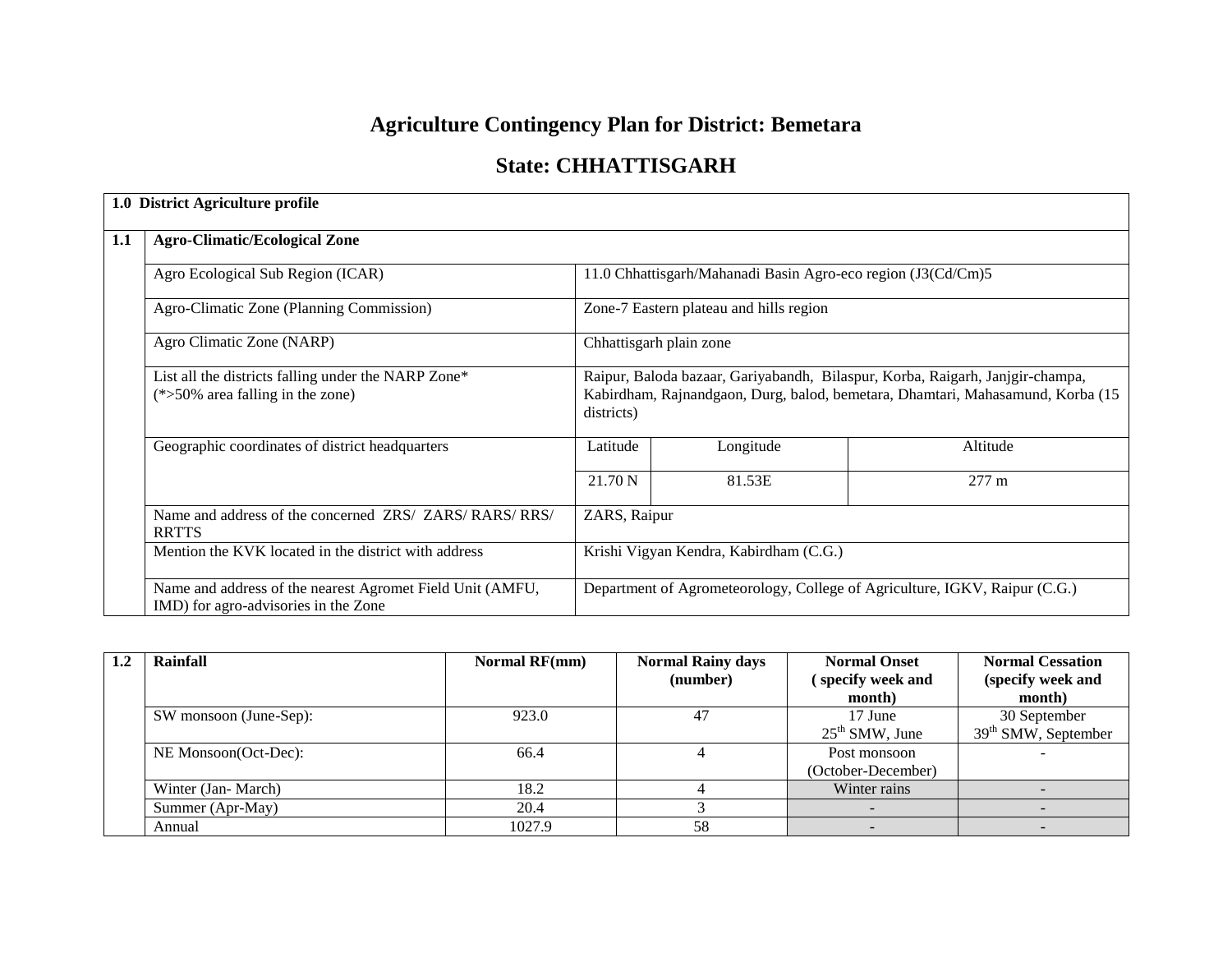Source: Agricultural Statistics, 2013, Commissioner of land records, Raipur, Govt. of Chhattisgarh

| 1.3 | <b>Land use</b><br>pattern of the<br>district (latest<br>statistics) | Geographical<br>area | Cultivable<br>area | Forest<br>area | Land under<br>non-<br>agricultural use | Permanent<br>pastures | Cultivable<br>wasteland  | Land<br>under<br>Misc.<br>tree<br>crops<br>and<br>groves | Barren and<br>uncultivable<br>land | Current<br>fallows | Other<br>fallows |
|-----|----------------------------------------------------------------------|----------------------|--------------------|----------------|----------------------------------------|-----------------------|--------------------------|----------------------------------------------------------|------------------------------------|--------------------|------------------|
|     | Area ('000 ha)                                                       | 285.5                | 342.4              | 0.04           | 24.9                                   | 23.3                  | $\overline{\phantom{0}}$ | 0.01                                                     | 0.01                               | 2.5                | 24.0             |

Source: **\*Agricultural statistic Chhattisgarh 2013**

| 1.4 | Major Soils (common names like red sandy | Area $('000 ha)$ | Percent $(\% )$ of total |
|-----|------------------------------------------|------------------|--------------------------|
|     | loam deep soils (etc.,)*                 |                  |                          |
|     | 1. Entisol (Bhata-gravely)               |                  |                          |
|     | 2. Inceptisol (Matasi-Sandyloam)         |                  |                          |
|     | 3. Alfisols (Dorsa-clayloam)             |                  |                          |
|     | 4. Vertisols (Kanhar-clayey)             |                  |                          |
|     | 5. Bharri                                |                  |                          |
|     | Total                                    |                  |                          |
|     | Others (specify):                        |                  | -                        |

\* mention colour, depth and texture (heavy, light, sandy, loamy, clayey etc) and give vernacular name, if any, in brackets (data source: Soil Resource Maps of NBSS & LUP) Source: Agricultural Statistics, 2013, Directorate of Agriculture, Govt. of Chhattisgarh

| 1.5 | <b>Agricultural land use</b> | Area $('000 ha)$ | Cropping intensity % |
|-----|------------------------------|------------------|----------------------|
|     | Net sown area                | 224.7            | 152                  |
|     | Area sown more than once     |                  |                      |
|     | Gross cropped area           | 342.4            |                      |

| 1.6 | <b>Irrigation</b>    | Area ('000 ha)             |  |  |
|-----|----------------------|----------------------------|--|--|
|     | Net irrigated area   | $\mathbf{z}$<br><b>1.0</b> |  |  |
|     | Gross irrigated area | 126.0                      |  |  |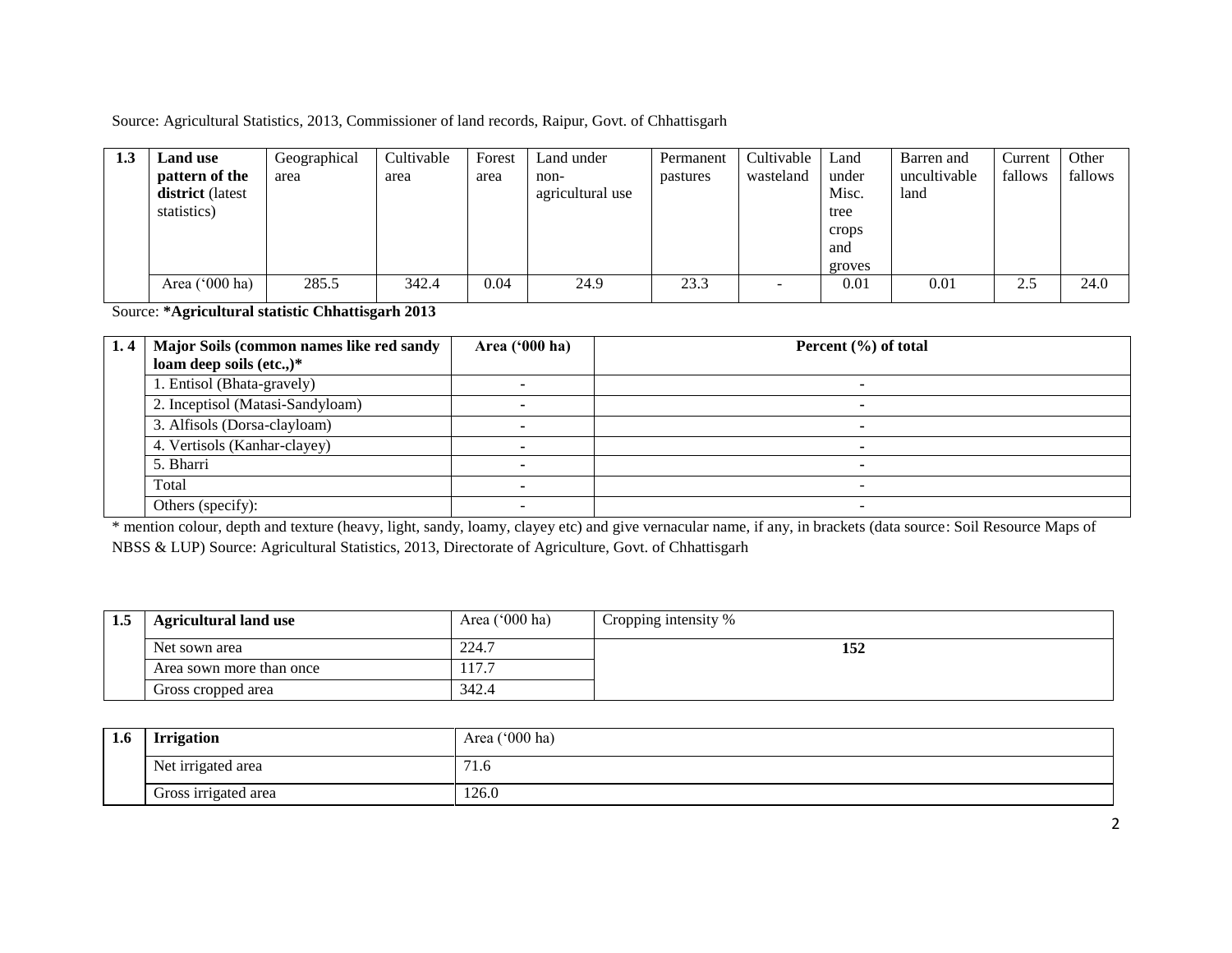| Rainfed area                                                                                          | 216.4          |                                             |                                                          |
|-------------------------------------------------------------------------------------------------------|----------------|---------------------------------------------|----------------------------------------------------------|
| <b>Sources of Irrigation</b>                                                                          | Number         | Area ('000 ha)                              | Percentage of total irrigated area                       |
| Canals                                                                                                | 27             | 12.8                                        |                                                          |
| Tanks                                                                                                 | 167            | 1.2                                         |                                                          |
| Open wells                                                                                            | 2013           | 0.1                                         |                                                          |
| Bore wells                                                                                            | 21218          | 108.7                                       |                                                          |
| Lift irrigation schemes                                                                               |                | ۰                                           |                                                          |
| Micro-irrigation                                                                                      |                |                                             |                                                          |
| Other sources (please specify)                                                                        |                | 3.02                                        |                                                          |
| <b>Total Irrigated Area</b>                                                                           |                | 125.9                                       |                                                          |
| Pump sets                                                                                             | 16877          |                                             |                                                          |
| No. of Tractors                                                                                       |                |                                             |                                                          |
| Groundwater availability and use* (Data                                                               | No. of blocks/ | $(\%)$ area                                 | Quality of water (specify the problem                    |
| source: State/Central Ground water<br><b>Department /Board)</b>                                       | <b>Tehsils</b> |                                             | such as high levels of arsenic,<br>fluoride, saline etc) |
| Over exploited                                                                                        | Nil            |                                             |                                                          |
| Critical                                                                                              | Nil            |                                             |                                                          |
| Semi-critical                                                                                         | Nil            |                                             |                                                          |
| Safe                                                                                                  | 15             | 100                                         |                                                          |
| Wastewater availability and use                                                                       | Nil            |                                             |                                                          |
| Ground water quality                                                                                  |                | Potable and suitable for irrigation as well |                                                          |
| *over-exploited: groundwater utilization > 100%; critical: 90-100%; semi-critical: 70-90%; safe: <70% |                |                                             |                                                          |
|                                                                                                       |                |                                             |                                                          |

Source: Directorate of Agriculture, Govt. of Chhattisgarh

Source: Agricultural Statistics, 2013, Commissioner of land records, Govt. of Chhattisgarh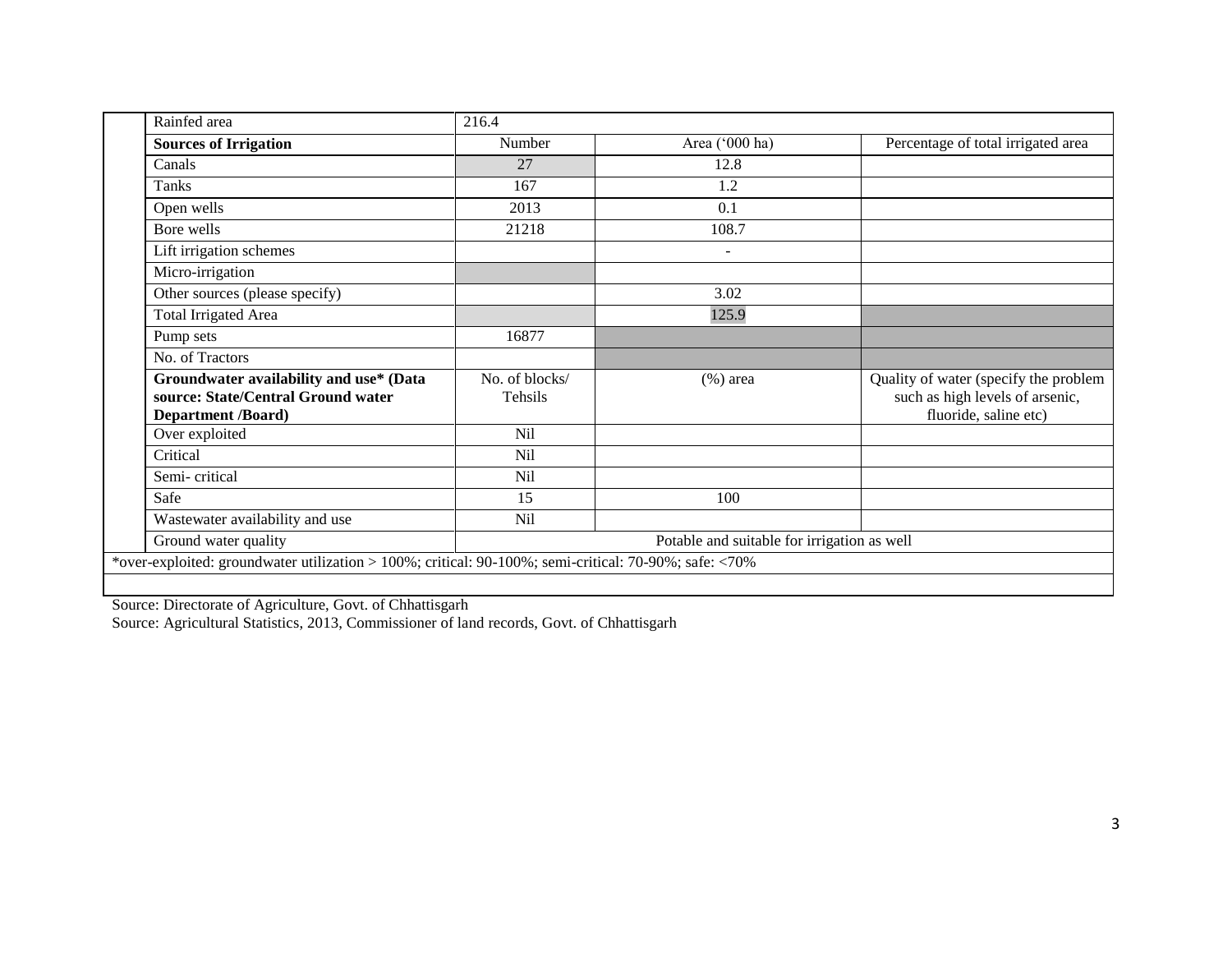#### **1.7 Area under major field crops & horticulture (as per latest figures) (2013)**

| $\overline{1.7}$ | S.No.             | Major field crops<br>cultivated | Area ('000 ha)           |                          |                          |                          |                |                          |                          |                  |
|------------------|-------------------|---------------------------------|--------------------------|--------------------------|--------------------------|--------------------------|----------------|--------------------------|--------------------------|------------------|
|                  |                   |                                 |                          | <b>Kharif</b>            |                          | Rabi                     |                |                          |                          |                  |
|                  |                   |                                 | <b>Irrigated</b>         | <b>Rainfed</b>           | <b>Total</b>             | <b>Irrigated</b>         | <b>Rainfed</b> | <b>Total</b>             | <b>Summer</b>            | Grand<br>total   |
|                  |                   | Rice                            | 60.0                     | 94.4                     | 154.4                    | $\sim$                   | $\sim$         | $\sim$                   | $\blacksquare$           | 154.4            |
|                  | $\overline{2}$    | Wheat                           | $\sim$                   | $\overline{a}$           | $\blacksquare$           | 11.8                     | 3.6            | 15.4                     | $\sim$                   | 15.4             |
|                  | 3                 | Jowar                           | $\sim$                   | 0.003                    | 0.003                    | $\sim$                   | $\sim$         | $\overline{\phantom{a}}$ | $\sim$                   | 0.003            |
|                  | $\overline{4}$    | Maize                           | $\sim$                   | 0.01                     | 0.01                     | $\blacksquare$           | $\sim$         | $\blacksquare$           | $\blacksquare$           | 0.01             |
|                  | 5                 | Millets                         | $\blacksquare$           | 0.9                      | 0.9                      | $\mathbf{r}$             | $\sim$         | $\overline{\phantom{a}}$ | $\blacksquare$           | 0.9              |
|                  | 6.                | <b>Total Cereals</b>            | $\blacksquare$           | $\blacksquare$           | 155.4                    | ٠                        | $\blacksquare$ | 15.4                     | $\overline{\phantom{a}}$ | 170.8            |
|                  | 7.                | Pigeonpea                       | $\overline{a}$           | 3.141                    | 3.141                    | $\blacksquare$           | $\blacksquare$ | $\overline{a}$           | $\sim$                   | 3.1              |
|                  | 8.                | Gram                            | $\blacksquare$           | $\blacksquare$           | $\blacksquare$           | $\blacksquare$           | $\blacksquare$ | 86.7                     | $\overline{\phantom{a}}$ | 86.7             |
|                  | 9.                | GreenGram                       | $\blacksquare$           | 0.1                      | 0.1                      | $\blacksquare$           | $\sim$         | $\blacksquare$           | $\overline{\phantom{a}}$ | 0.1              |
|                  | 10.               | <b>BlackGram</b>                | $\sim$                   | 0.4                      | 0.4                      | $\blacksquare$           | $\blacksquare$ | $\blacksquare$           | $\overline{\phantom{a}}$ | $\overline{0.4}$ |
|                  | 11.               | HorseGram                       | $\sim$                   | 0.002                    | 0.002                    | $\blacksquare$           | $\sim$         | $\overline{a}$           | $\sim$                   | 0.002            |
|                  | 12.               | Pea                             | $\overline{\phantom{a}}$ | $\overline{\phantom{a}}$ | $\overline{\phantom{a}}$ | $\blacksquare$           | 0.4            | 0.4                      | $\blacksquare$           | 0.4              |
|                  | 13.               | Lentil                          | $\blacksquare$           | $\overline{\phantom{a}}$ | $\blacksquare$           | $\sim$                   | 3.2            | 3.2                      | $\blacksquare$           | 3.2              |
|                  | 14.               | Lathyrus                        | $\blacksquare$           | $\blacksquare$           | $\sim$                   | $\sim$                   | 29.2           | 29.2                     | $\blacksquare$           | 29.2             |
|                  | 15.               | <b>Total Pulses</b>             | $\blacksquare$           | $\blacksquare$           | ٠                        | ٠                        | $\sim$         | $\blacksquare$           | $\overline{\phantom{a}}$ | 129.1            |
|                  | 16.               | Rapeseed-mustard                | $\overline{\phantom{a}}$ | $\overline{\phantom{a}}$ | $\blacksquare$           | $\blacksquare$           | 0.2            | 0.2                      | $\overline{\phantom{a}}$ | 0.2              |
|                  | $\overline{17}$ . | Linseed                         | $\overline{\phantom{a}}$ | $\blacksquare$           | $\sim$                   | $\blacksquare$           | 0.7            | 0.7                      | $\overline{\phantom{a}}$ | 0.7              |
|                  | 18.               | Groundnut                       | $\overline{\phantom{a}}$ | $\overline{0.3}$         | 0.3                      | $\blacksquare$           | $\blacksquare$ | $\blacksquare$           | $\overline{\phantom{a}}$ | $\overline{0.3}$ |
|                  | 19.               | Seasamum                        | $\sim$                   | $\overline{0.2}$         | 0.2                      | $\blacksquare$           | $\sim$         | $\sim$                   | $\sim$                   | $\overline{0.2}$ |
|                  | 20.               | Soybean                         | $\overline{\phantom{a}}$ | 29.3                     | 29.3                     | $\blacksquare$           | $\blacksquare$ | $\overline{\phantom{a}}$ | $\overline{\phantom{a}}$ | 29.3             |
|                  | 21.               | Sunflower                       | $\sim$                   | $\overline{\phantom{a}}$ | $\blacksquare$           | $\blacksquare$           | 0.2            | 0.2                      | $\overline{\phantom{a}}$ | 0.2              |
|                  | 22.               | Safflower                       | $\blacksquare$           | $\blacksquare$           | $\sim$                   | $\blacksquare$           | 0.01           | 0.01                     | $\blacksquare$           | 0.01             |
|                  | 23.               | <b>Total Oilseeds</b>           | $\blacksquare$           | $\blacksquare$           | ٠                        | ٠                        | $\blacksquare$ | $\blacksquare$           | $\sim$                   | 30.2             |
|                  | 24.               | Vegetables                      | $\blacksquare$           | $\overline{\phantom{a}}$ | $\overline{\phantom{a}}$ | $\overline{\phantom{a}}$ |                | $\overline{\phantom{a}}$ | $\overline{\phantom{a}}$ | 6.9              |
|                  | 25.               | Sugarcane                       | $\sim$                   | $\blacksquare$           | $\blacksquare$           | $\blacksquare$           | $\sim$         | $\overline{\phantom{a}}$ | $\blacksquare$           | 2.3              |
|                  | 26                | <b>All Crops</b>                | $\blacksquare$           | $\blacksquare$           | $\blacksquare$           | ٠                        | $\blacksquare$ | $\blacksquare$           | $\blacksquare$           | $\mathbf{u}$     |

Source: Agricultural Statistics, 2013, Commissioner of land records, Govt. of Chhattisgarh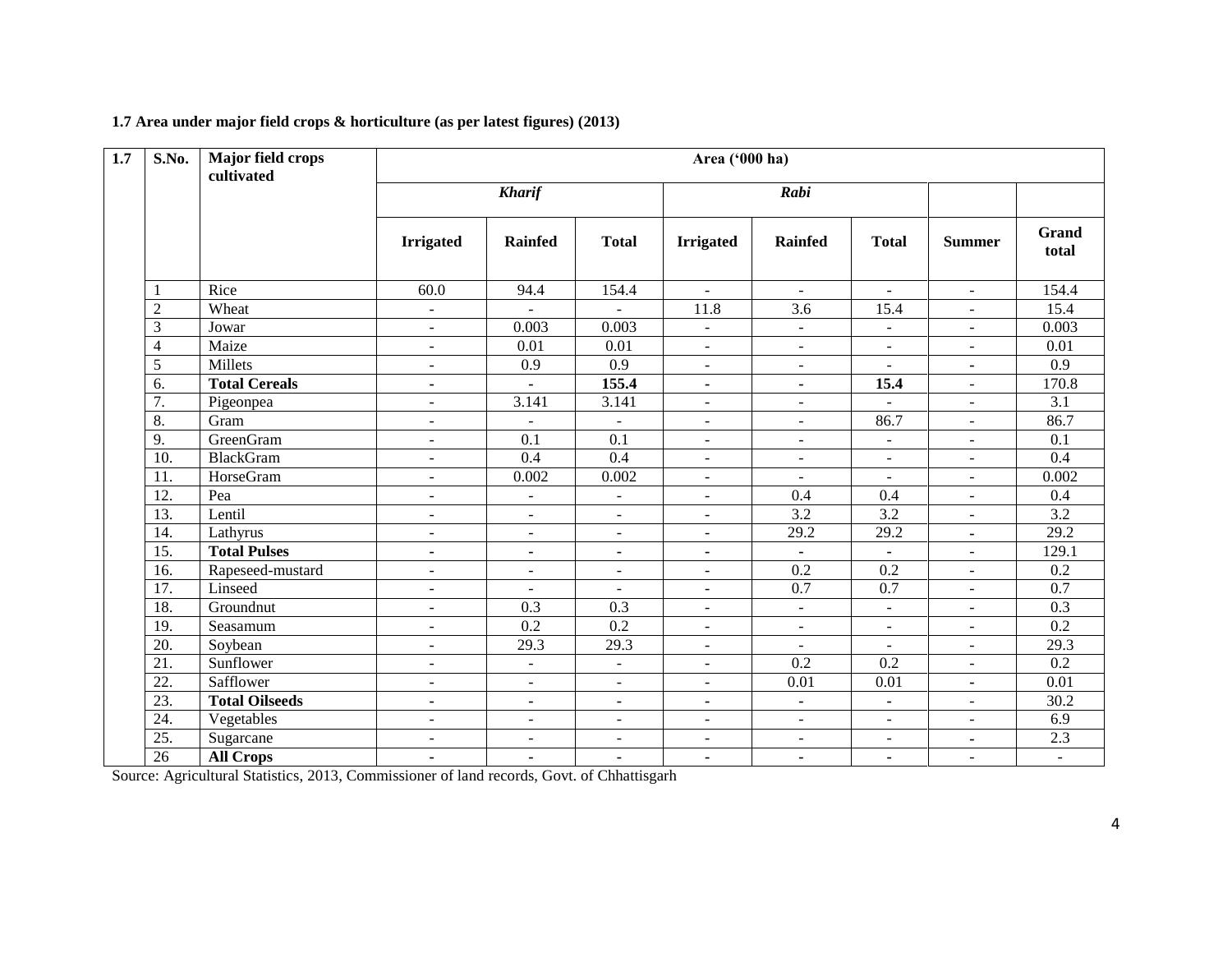| S.No.           | Horticulture crops - Fruits |                | Area (' 000 ha)  |                |
|-----------------|-----------------------------|----------------|------------------|----------------|
|                 |                             | <b>Total</b>   | <b>Irrigated</b> | Rainfed        |
| 1               | Mango                       | 0.172          |                  |                |
| $\overline{2}$  | Banana                      | 0.111          |                  |                |
| 3               | Papaya                      | 0.132          |                  |                |
| $\overline{4}$  | Gauva                       | 0.173          |                  |                |
| 5               | Lemon                       | $\blacksquare$ |                  |                |
| 6               | Water melon                 | $\blacksquare$ |                  |                |
| $\overline{7}$  | Musk melon                  | $\blacksquare$ |                  |                |
| 8               | Ber                         | $\blacksquare$ |                  |                |
| 9               | Aonla                       | $\blacksquare$ |                  |                |
| 10              | Others                      | 0.108          |                  |                |
| Total           | All fruits                  | 0.696          |                  |                |
|                 | Horticulture crops -        | Total          | <b>Irrigated</b> | <b>Rainfed</b> |
|                 | <b>Vegetables</b>           |                |                  |                |
|                 | Cauliflower                 | 0.670          |                  |                |
| $\overline{2}$  | Cabbage                     | 0.191          |                  |                |
| 3               | <b>Brinjal</b>              | 0.732          |                  |                |
| 4               | Tomato                      | 1.590          |                  |                |
| 5               | Bhindi                      | 0.665          |                  |                |
| 6               | Potato                      | 0.002          |                  |                |
| $\overline{7}$  | Green Pea                   | 0.113          |                  |                |
| $\,8\,$         | Leafy Vegetables            | $\mathbf{r}$   |                  |                |
| 9.              | Onion                       | 0.133          |                  |                |
| $\overline{10}$ | Cucumber                    | $\blacksquare$ |                  |                |
| 11              | Bottel guard                | $\blacksquare$ |                  |                |
| $\overline{12}$ | Others                      | 2.753          |                  |                |
| $\overline{13}$ | Spices                      | 0.323          |                  |                |
| 14.             | All vegetables              | 6.971          |                  |                |

Source: Directorate of Horticulture, 2013, Govt. of Chhattisgarh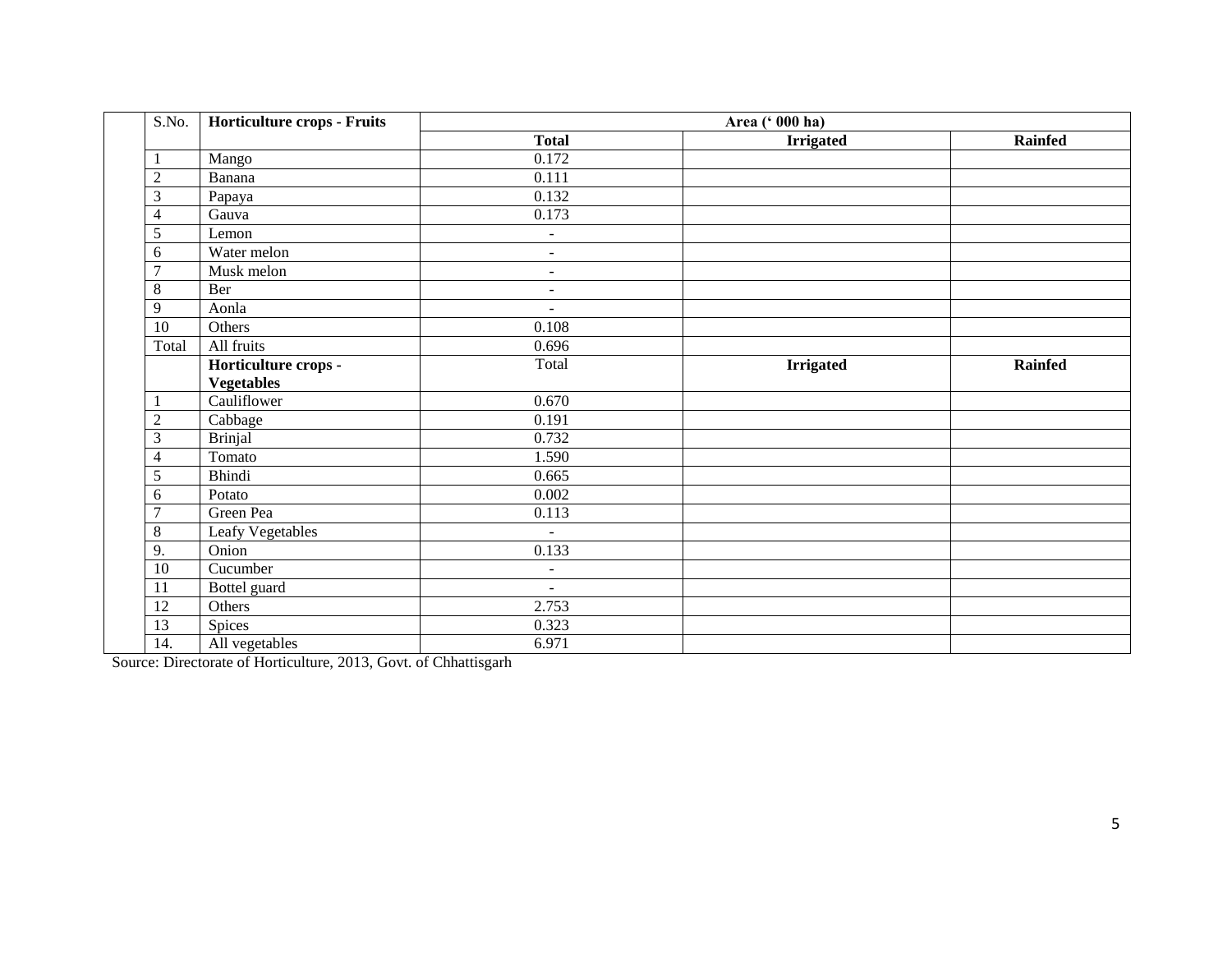| 1.11       | Name of                                                                                         |                          | Kharif                   |                          | Rabi                     |                          | <b>Summer</b>            | <b>Total</b>             |                          | Crop residue                       |
|------------|-------------------------------------------------------------------------------------------------|--------------------------|--------------------------|--------------------------|--------------------------|--------------------------|--------------------------|--------------------------|--------------------------|------------------------------------|
|            | crop                                                                                            | Production               | Productivity             | Production               | Productivity             | Production               | Productivity             | Production               | Productivity             | as fodder<br>$(5000 \text{ tons})$ |
|            |                                                                                                 | $(000 \text{ m})$        | (kg/ha)                  | $(000 \text{ m})$        | (kg/ha)                  | $(000 \text{ m})$        | (kg/ha)                  | $(000 \text{ m})$        | (kg/ha)                  |                                    |
|            | Major Field crops (Crops to be identified based on total acreage)                               |                          |                          |                          |                          |                          |                          |                          |                          |                                    |
| Crop 1     | Rice                                                                                            | 366.542                  | 2373                     | $\blacksquare$           | $\blacksquare$           | $\blacksquare$           | $\blacksquare$           | 366.542                  | 2373                     | $\blacksquare$                     |
| Crop 2     | <b>Black Gram</b>                                                                               | 0.129                    | 1817                     | $\blacksquare$           | $\blacksquare$           | $\overline{a}$           | $\blacksquare$           | 0.129                    | 1817                     |                                    |
| Crop 3     | Maize                                                                                           | 0.016                    | 1600                     | $\blacksquare$           | $\blacksquare$           | ÷.                       | $\blacksquare$           | 0.016                    | 1600                     |                                    |
| Crop 4     | Pigeonpea                                                                                       | 1.558                    | 196                      | $\blacksquare$           | $\blacksquare$           | $\blacksquare$           | $\blacksquare$           | 1.558                    | 196                      | $\blacksquare$                     |
| Crop 5     | Soybean                                                                                         | 2.967                    | 101                      | $\mathbf{r}$             | $\blacksquare$           | $\overline{a}$           | $\overline{\phantom{a}}$ | 2.967                    | 101                      | $\blacksquare$                     |
| Crop 6     | Wheat                                                                                           | $\blacksquare$           | $\overline{\phantom{a}}$ | 15.384                   | 999                      | $\overline{\phantom{a}}$ | $\overline{\phantom{a}}$ | 15.384                   | 999                      | $\overline{\phantom{a}}$           |
| Crop 7     | Lathyrus                                                                                        | $\bar{\mathcal{L}}$      | $\omega$                 | 11.320                   | 388                      | $\overline{a}$           | $\overline{\phantom{a}}$ | 11.320                   | 388                      | $\blacksquare$                     |
| Crop 8     | Linseed                                                                                         | $\overline{\phantom{a}}$ | $\blacksquare$           | 0.267                    | 367                      | $\overline{a}$           | $\overline{\phantom{a}}$ | 0.267                    | 367                      | $\blacksquare$                     |
| Crop 9     | Gram                                                                                            | ÷,                       | $\blacksquare$           | 105.445                  | 1217                     | $\blacksquare$           | $\blacksquare$           | 105.445                  | 1217                     |                                    |
| Crop<br>10 | Greengram                                                                                       | 0.017                    | 240                      |                          | $\overline{a}$           |                          | $\sim$                   | 0.017                    | 240                      |                                    |
|            | Major Horticultural crops (Crops to be identified based on total acreage) - Fruits & Vegetables |                          |                          |                          |                          |                          |                          |                          |                          |                                    |
| Crop 1     | Papaya                                                                                          | 4.193                    | 31765                    | $\overline{\phantom{a}}$ | $\blacksquare$           |                          | $\omega$                 | 4.193                    | 31765                    | $\mathbf{r}$                       |
| Crop 2     | Banana                                                                                          | 0.101                    | 910                      | $\overline{a}$           | $\blacksquare$           | ÷.                       | $\blacksquare$           | 0.101                    | $\overline{910}$         |                                    |
| Crop 3     | Mango                                                                                           | $\equiv$                 | $\equiv$                 | $\overline{a}$           | $\blacksquare$           | $\overline{a}$           | $\sim$                   | $\overline{\phantom{a}}$ | $\mathbf{r}$             |                                    |
| Crop 4     | Ber                                                                                             | $\overline{a}$           | $\sim$                   | $\overline{a}$           | $\overline{a}$           |                          | $\sim$                   | $\overline{a}$           | $\overline{a}$           |                                    |
| Crop 5     | Gauva                                                                                           | $\blacksquare$           | $\blacksquare$           | $\overline{a}$           | $\blacksquare$           | $\blacksquare$           | $\overline{\phantom{a}}$ | $\overline{\phantom{a}}$ | $\overline{\phantom{a}}$ |                                    |
| Crop 6     | Lemon                                                                                           | $\overline{\phantom{a}}$ | $\blacksquare$           | $\sim$                   | $\blacksquare$           | $\blacksquare$           | $\blacksquare$           | $\mathbf{r}$             | $\blacksquare$           | $\blacksquare$                     |
| Crop 7     | Aonla                                                                                           | $\overline{a}$           | $\sim$                   | $\overline{a}$           | L.                       | ٠                        | $\overline{\phantom{a}}$ | $\sim$                   | $\overline{a}$           |                                    |
| Crop 8     | <b>Brinjol</b>                                                                                  | $\overline{\phantom{a}}$ | $\blacksquare$           | $\overline{\phantom{a}}$ | $\equiv$                 | $\blacksquare$           | $\overline{a}$           | $\mathbf{r}$             | $\blacksquare$           | $\blacksquare$                     |
| Crop 9     | Tomato                                                                                          |                          | $\sim$                   | $\overline{\phantom{a}}$ | $\overline{a}$           | $\sim$                   | $\sim$                   |                          | $\overline{a}$           |                                    |
| Crop 10    | Potato                                                                                          | 0.012                    | $\mathbf{r}$             | $\overline{a}$           | $\blacksquare$           | $\sim$                   | $\sim$                   | 0.012                    | $\blacksquare$           | $\blacksquare$                     |
| Crop 11    | Cauliflower                                                                                     | $\mathbb{Z}^2$           | $\mathbf{r}$             | $\sim$                   | $\blacksquare$           | $\blacksquare$           | $\blacksquare$           | $\mathbf{r}$             | $\blacksquare$           | $\blacksquare$                     |
| Crop 12    | Bhindi                                                                                          | $\blacksquare$           | $\blacksquare$           | $\overline{a}$           | $\overline{\phantom{a}}$ | $\overline{\phantom{a}}$ | $\blacksquare$           | $\blacksquare$           | $\overline{\phantom{a}}$ | $\overline{\phantom{a}}$           |
| Crop 13    | Spices                                                                                          | $\overline{a}$           | $\overline{a}$           | $\overline{a}$           | $\overline{a}$           | $\blacksquare$           | $\equiv$                 | $\overline{\phantom{a}}$ | $\overline{a}$           |                                    |
| Crop 14    | Cabbage                                                                                         |                          | $\overline{a}$           | $\overline{\phantom{a}}$ | $\overline{a}$           | $\blacksquare$           | $\overline{a}$           |                          | $\overline{a}$           |                                    |
| Crop 15    | Onion                                                                                           | 0.284                    | $\mathbf{r}$             | $\overline{a}$           | $\blacksquare$           | $\blacksquare$           | $\sim$                   | 0.284                    | $\omega$                 | $\blacksquare$                     |

### **1.11** Production and Productivity of major crops (2012-13 specify years)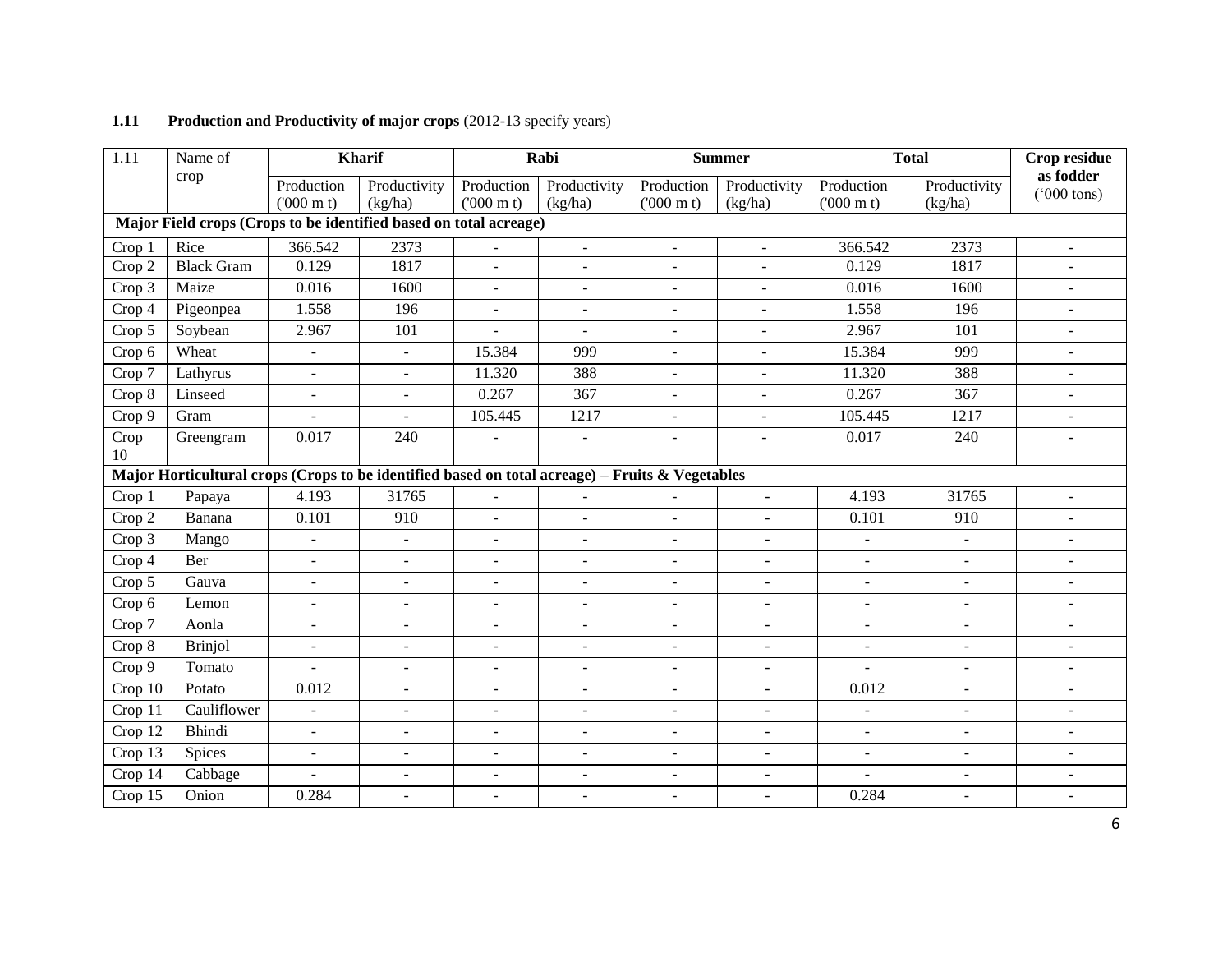| 1.12 | Sowing window for<br>5 major field crops<br>(start and end of<br>normal sowing<br>period) | Crop 1: Rice                | Crop 2: upland crops<br>i.e. maize, sesamum,<br>Urd, mung | Crop 3: Wheat             | Crop 4: Pulses            | Crop 5: oilseed           |
|------|-------------------------------------------------------------------------------------------|-----------------------------|-----------------------------------------------------------|---------------------------|---------------------------|---------------------------|
|      | Kharif-Rainfed                                                                            | June $2nd$ wk to July $1st$ | June $2nd$ wk to July $3rd$                               |                           |                           |                           |
|      |                                                                                           | wk                          | wk                                                        |                           |                           |                           |
|      | Kharif-Irrigated                                                                          | June $2nd$ wk to July $2nd$ |                                                           |                           |                           |                           |
|      |                                                                                           | wk                          |                                                           |                           |                           |                           |
|      | Rabi-Rainfed                                                                              |                             |                                                           | $4th$ wk Oct. to $2nd$ wk | $2nd$ wk Oct. to $2nd$ wk | $2nd$ wk Oct. to $2nd$ wk |
|      |                                                                                           |                             |                                                           | Nov.                      | Nov.                      | Nov.                      |
|      | Rabi-Irrigated                                                                            |                             |                                                           | $1st$ wk Nov. to $2nd$ wk | $1st$ wk Nov. to $4th$ wk | $1st$ wk Nov. to $2nd$ wk |
|      |                                                                                           |                             |                                                           | Dec.                      | Nov.                      | Dec.                      |

| 1.13 | What is the major contingency the district is prone to? (Tick mark) | <b>Regular</b> | <b>Occasional</b>                 | <b>None</b> |
|------|---------------------------------------------------------------------|----------------|-----------------------------------|-------------|
|      | Drought                                                             |                |                                   |             |
|      | Flood                                                               |                |                                   |             |
|      | Cyclone                                                             |                |                                   |             |
|      | Hail storm                                                          |                |                                   |             |
|      | Heat wave                                                           |                |                                   |             |
|      | Cold wave                                                           |                |                                   |             |
|      | Frost                                                               |                |                                   |             |
|      | Sea water intrusion                                                 |                |                                   |             |
|      | Pests and disease outbreak (specify)                                |                |                                   |             |
|      | Rice                                                                |                | Stem borer, bacterial leaf blight |             |

| 1.14 | <b>Include Digital maps of</b><br>the district for | Location map of district within State as Annexure I | Enclosed: Yes |
|------|----------------------------------------------------|-----------------------------------------------------|---------------|
|      |                                                    | Mean annual rainfall as Annexure 2                  | Enclosed: Yes |
|      |                                                    | Soil map as Annexure 3                              | Enclosed: No  |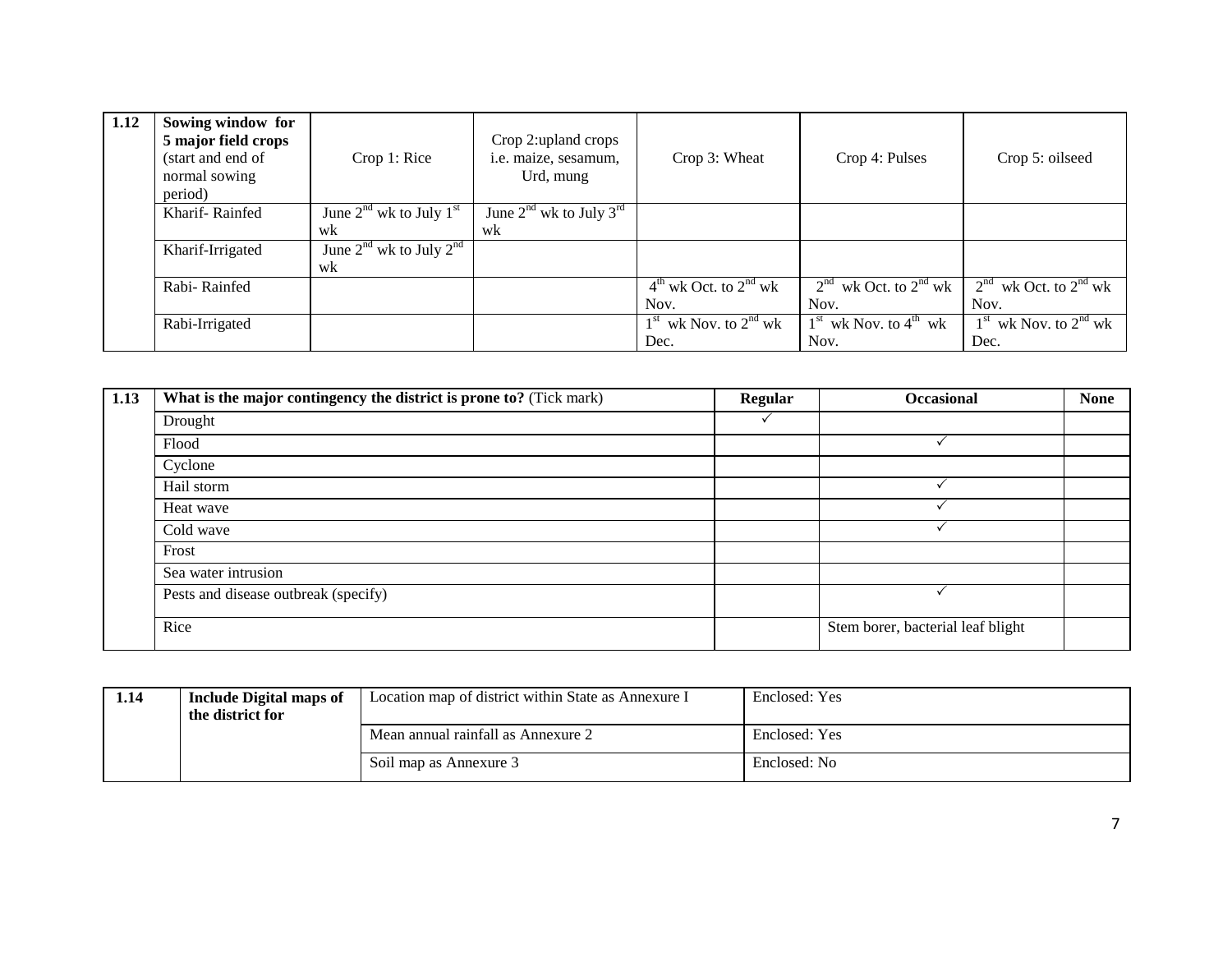

Annexure I Location map of Bemetara district in Chhattisgarh state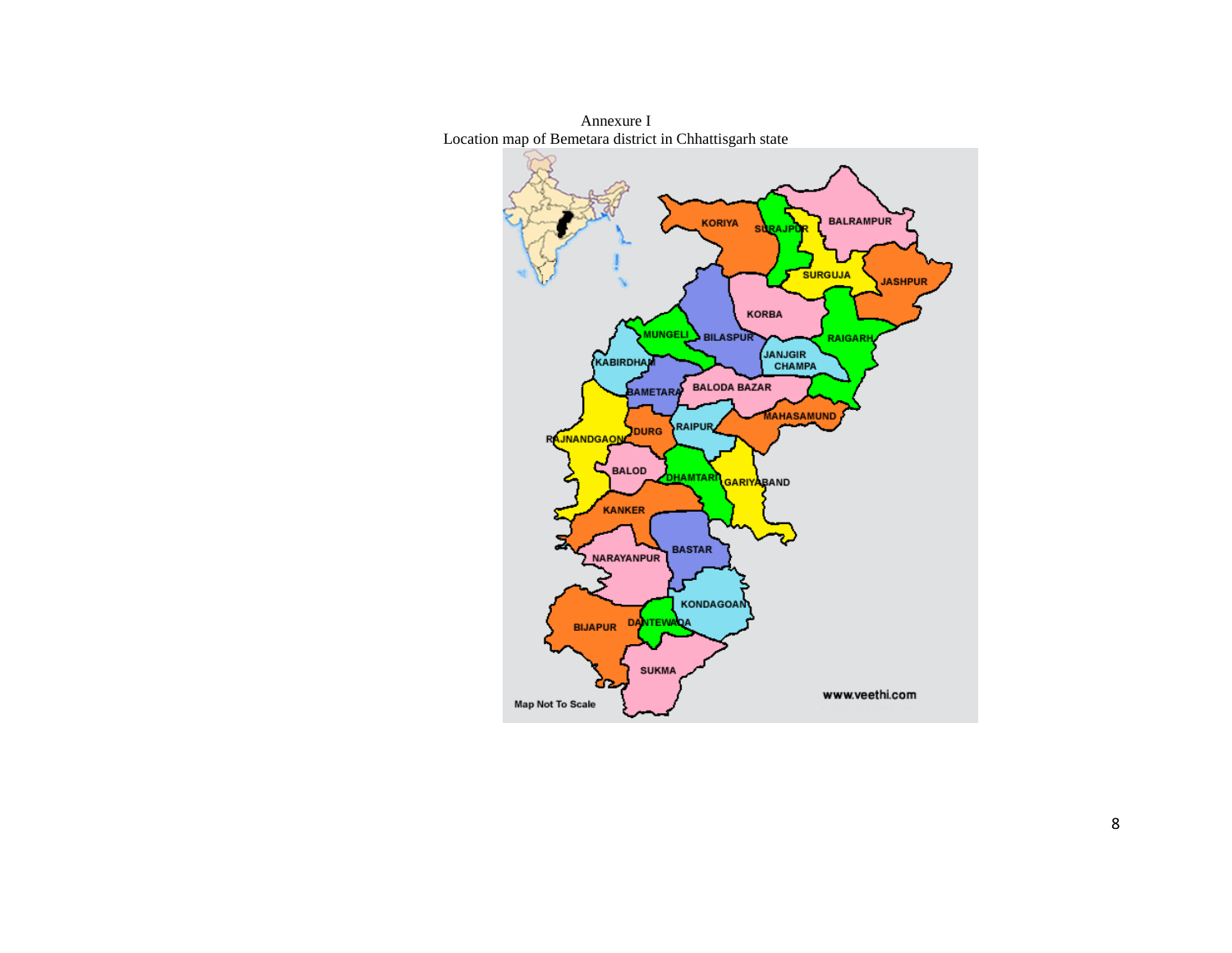Annexure 2 Average month-wise rainfall(mm) in Bemetara district

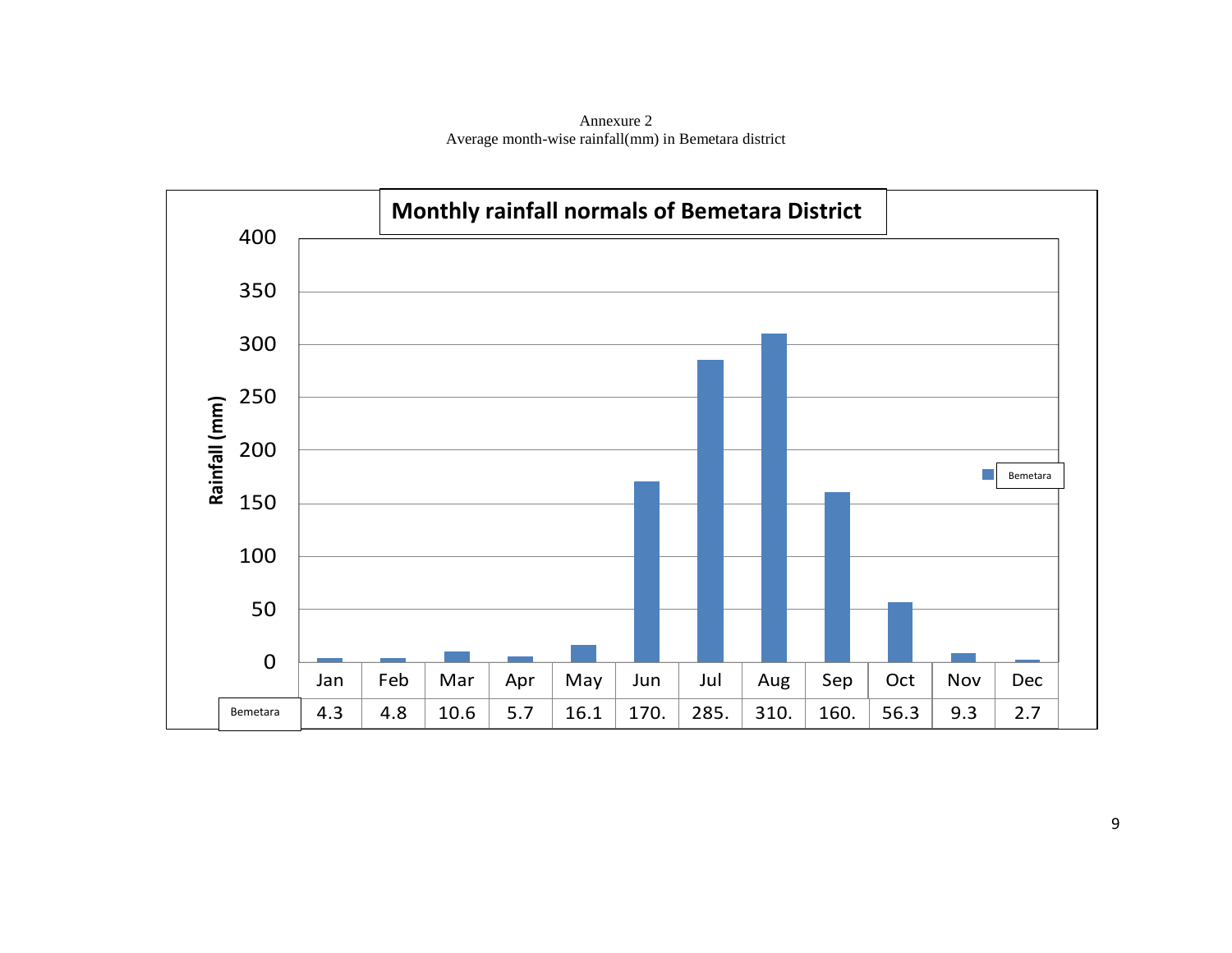#### **2.0 Strategies for weather related contingencies**

#### **2.1 Drought**

#### **2.1.1 Rainfed situation**

| <b>Condition</b>    | <b>Major Farming</b><br><b>Normal Crop / Cropping</b> |                |                     |                                  |                          | <b>Suggested Contingency measures</b> |                          |
|---------------------|-------------------------------------------------------|----------------|---------------------|----------------------------------|--------------------------|---------------------------------------|--------------------------|
|                     | situation                                             | system         |                     | Change in crop / cropping system |                          | <b>Agronomic measures</b>             | <b>Remarks</b> on        |
|                     |                                                       |                |                     | including variety                |                          |                                       | Implementation           |
|                     |                                                       | <b>Kharif</b>  | Rabi                | <b>Kharif</b>                    | Rabi                     |                                       |                          |
| <b>Early season</b> | Unbunded upland                                       | Mung           | $\sim$              | Mungbean                         |                          | As recommended                        | $\sim$                   |
| drought:            | Bharri                                                | Urd            | $\blacksquare$      | (Pusa                            | $\blacksquare$           | As recommended                        | $\overline{\phantom{a}}$ |
| Delay by 2          |                                                       | Pigeonpea      | $\bar{\mathcal{L}}$ | Vishal, HUM 1,                   | $\mathbf{r}$             |                                       |                          |
| weeks (July         |                                                       |                |                     | HUM-16, BM 4,                    |                          |                                       |                          |
| $1st$ wk)           |                                                       |                |                     | HUM 12) /                        |                          |                                       |                          |
|                     |                                                       |                |                     | Urdbean (TU 94-                  |                          |                                       |                          |
|                     |                                                       |                |                     | 2, TAU-2, KU<br>96-3, Indira Urd |                          |                                       |                          |
|                     |                                                       |                |                     | 1)                               |                          |                                       |                          |
|                     |                                                       |                |                     | Pigeonpea                        |                          |                                       |                          |
|                     |                                                       |                |                     | (ICPL87,                         |                          |                                       |                          |
|                     |                                                       |                |                     | JKM189, UPAS                     |                          |                                       |                          |
|                     |                                                       |                |                     |                                  |                          |                                       |                          |
|                     |                                                       |                |                     | 120, BDN 2,                      |                          |                                       |                          |
|                     |                                                       |                |                     | Rajivlochan)                     |                          |                                       |                          |
|                     |                                                       | Groundnut      | $\blacksquare$      | No change                        | $\overline{\phantom{a}}$ | As recommended                        | $\overline{\phantom{a}}$ |
|                     | Bunded upland                                         | Rice-Purnima,  | $\equiv$            | No change                        | $\blacksquare$           | As recommended                        | $\blacksquare$           |
|                     | Bharri                                                | Danteshwari,   |                     |                                  |                          |                                       |                          |
|                     |                                                       | Samleshwari,   |                     |                                  |                          |                                       |                          |
|                     |                                                       | Annada         |                     |                                  |                          |                                       |                          |
|                     |                                                       | Maize-         |                     |                                  |                          |                                       |                          |
|                     |                                                       | Hishell, P     |                     |                                  |                          |                                       |                          |
|                     |                                                       | 3785, Bio      |                     |                                  |                          |                                       |                          |
|                     |                                                       | 9681, 900M,    |                     |                                  |                          |                                       |                          |
|                     |                                                       | Seedtech 2324, |                     |                                  |                          |                                       |                          |
|                     |                                                       | Pro 4640,      |                     |                                  |                          |                                       |                          |
|                     |                                                       | DMH 117, Pro   |                     |                                  |                          |                                       |                          |
|                     |                                                       | Agro-4212      |                     |                                  |                          |                                       |                          |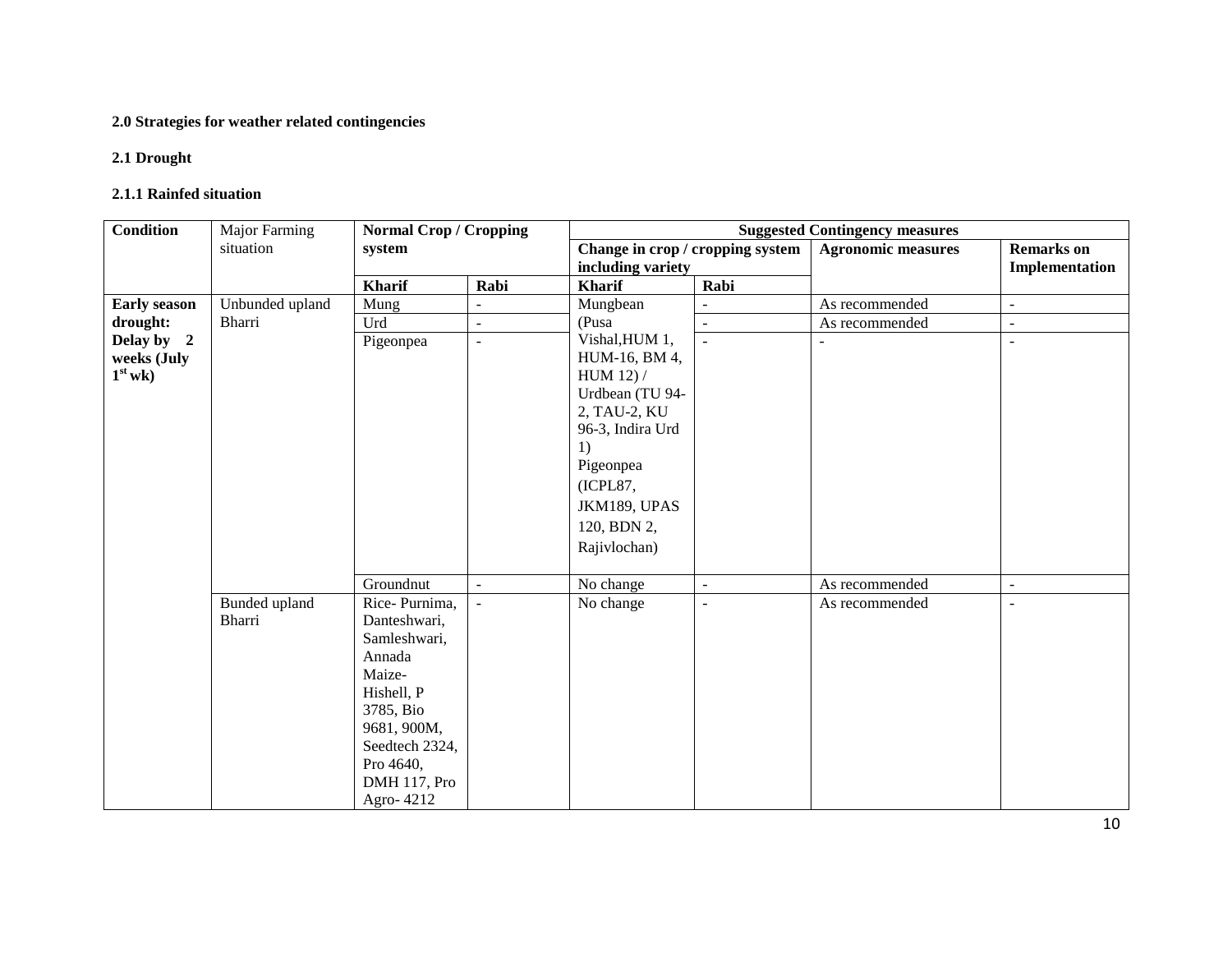| <b>Condition</b> | <b>Major Farming</b> | <b>Normal Crop / Cropping</b> |                | <b>Suggested Contingency measures</b> |                                  |                                                  |                                     |  |
|------------------|----------------------|-------------------------------|----------------|---------------------------------------|----------------------------------|--------------------------------------------------|-------------------------------------|--|
|                  | situation            | system                        |                | including variety                     | Change in crop / cropping system | <b>Agronomic measures</b>                        | <b>Remarks</b> on<br>Implementation |  |
|                  |                      | <b>Kharif</b>                 | Rabi           | <b>Kharif</b>                         | Rabi                             |                                                  |                                     |  |
|                  |                      | PEM 1, VH -                   |                |                                       |                                  |                                                  |                                     |  |
|                  |                      | 9,17HQPM-1                    |                |                                       |                                  |                                                  |                                     |  |
|                  |                      | <b>NMH-731NK-</b>             |                |                                       |                                  |                                                  |                                     |  |
|                  |                      | 30, NMH-                      |                |                                       |                                  |                                                  |                                     |  |
|                  |                      | 803KMH-3426                   |                |                                       |                                  |                                                  |                                     |  |
|                  | Midland Inceptisol   | Rice-                         | $\overline{a}$ | No change                             | $\blacksquare$                   | 1. Direct dry seeding in                         |                                     |  |
|                  | (Matasi-Sandy        | MTU1010,                      |                |                                       |                                  | line technique suggested                         |                                     |  |
|                  | loam)                | IR64, IR 36,                  |                |                                       |                                  | for better crop yield and                        |                                     |  |
|                  |                      | Indira Barani                 |                |                                       |                                  | double cropping                                  |                                     |  |
|                  |                      | Dhan 1,                       |                |                                       |                                  | 2. Line sowing to avoid                          |                                     |  |
|                  |                      | Chandrahasni,<br>Samleshwari  |                |                                       |                                  | mortality of germinating<br>seed in case drought |                                     |  |
|                  | Shallow Lowland      | Rice-                         | $\mathbf{r}$   | No change                             | $\sim$                           | follows after scanty                             |                                     |  |
|                  | Alfisols             | Mahamaya, s                   |                |                                       |                                  | rainfall events                                  |                                     |  |
|                  | (Dorsa-clayloam or   | swarna,                       |                |                                       |                                  | 3. Promote application of                        |                                     |  |
|                  | Vertisols            | Sampda,                       |                |                                       |                                  | post emergence                                   |                                     |  |
|                  | (Kanhar-clayey)      | IGKV R1,                      |                |                                       |                                  | herbicide for timely                             |                                     |  |
|                  |                      | IGKV R2,                      |                |                                       |                                  | weed management and                              |                                     |  |
|                  |                      | Bamleshwari,                  |                |                                       |                                  | avoiding biasi operation                         |                                     |  |
|                  |                      | Indira Sona                   |                |                                       |                                  |                                                  |                                     |  |
|                  |                      | Rice                          | Lathyrus/      | No change                             | $\overline{\phantom{a}}$         |                                                  |                                     |  |
|                  |                      |                               | linseed/gram/  |                                       |                                  |                                                  |                                     |  |
|                  |                      |                               | mung (relay)   |                                       |                                  |                                                  |                                     |  |
|                  |                      | Rice                          | Lentil         | No change                             | $\bar{\phantom{a}}$              |                                                  |                                     |  |
|                  |                      | Rice                          | Gram           | No change                             | $\equiv$                         |                                                  |                                     |  |
|                  | Bahra lowland        | Rice                          | Linseed        | No change                             | $\blacksquare$                   |                                                  |                                     |  |
|                  | Vertisols            | Rice-Swarna,<br>Swarna sub1,  | Fallow         | No change                             | $\sim$                           |                                                  |                                     |  |
|                  | (Kanhar-clayey)      | Jaldubi,                      |                |                                       |                                  |                                                  |                                     |  |
|                  |                      | Bamleshwari,                  |                |                                       |                                  |                                                  |                                     |  |
|                  |                      | MTU 1001,                     |                |                                       |                                  |                                                  |                                     |  |
|                  |                      | <b>IGKV R 1244</b>            |                |                                       |                                  |                                                  |                                     |  |
|                  |                      | Rice                          | Lathyrus/      | No change                             | $\blacksquare$                   |                                                  |                                     |  |
|                  |                      |                               | linseed/gram/  |                                       |                                  |                                                  |                                     |  |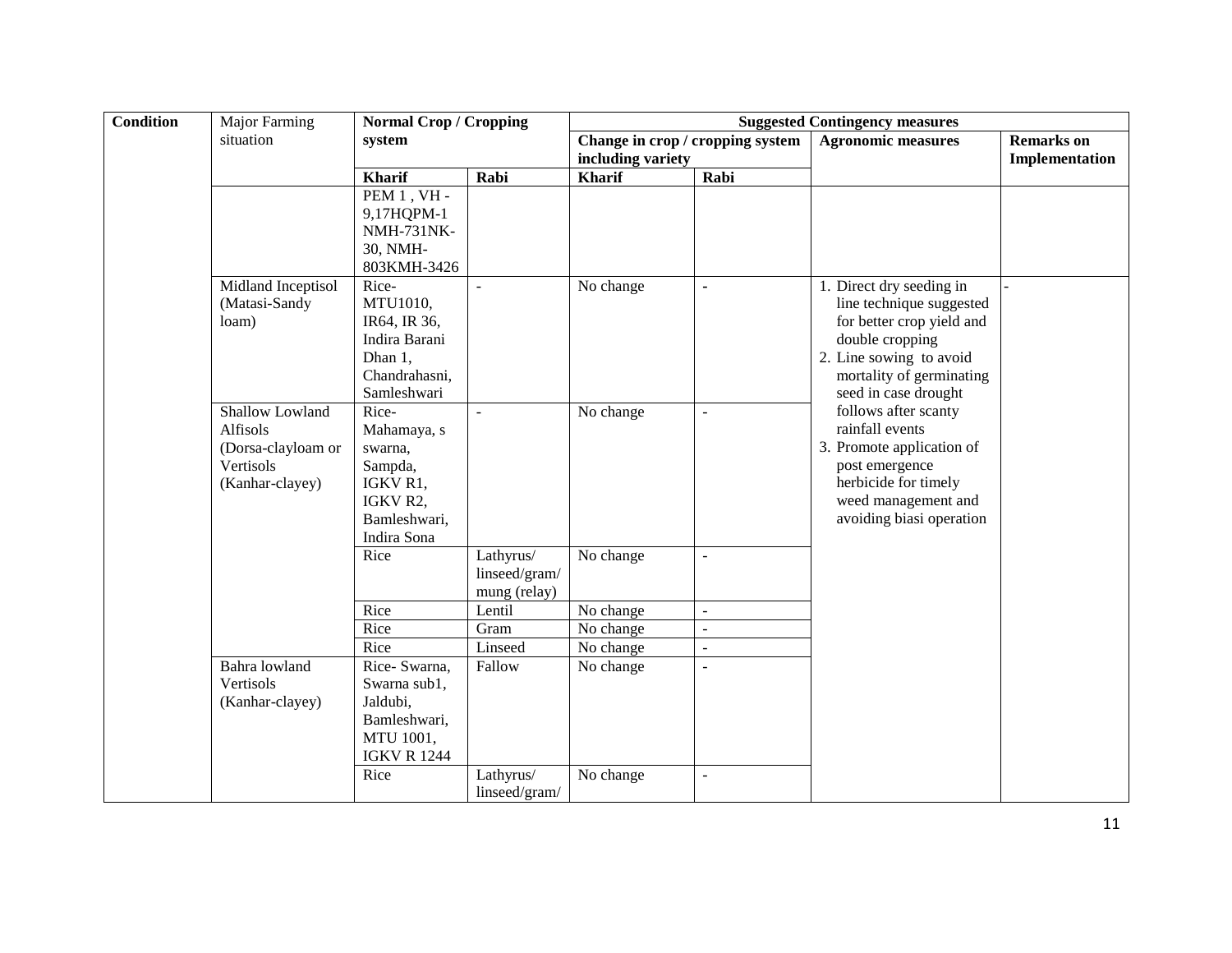| <b>Condition</b>                                 | <b>Major Farming</b>    | <b>Normal Crop / Cropping</b>                                                                                                                                                  |                                                                                                                                             | <b>Suggested Contingency measures</b>                    |                          |                           |                                     |  |
|--------------------------------------------------|-------------------------|--------------------------------------------------------------------------------------------------------------------------------------------------------------------------------|---------------------------------------------------------------------------------------------------------------------------------------------|----------------------------------------------------------|--------------------------|---------------------------|-------------------------------------|--|
|                                                  | situation               | system                                                                                                                                                                         |                                                                                                                                             | Change in crop / cropping system<br>including variety    |                          | <b>Agronomic measures</b> | <b>Remarks</b> on<br>Implementation |  |
|                                                  |                         | <b>Kharif</b>                                                                                                                                                                  | Rabi                                                                                                                                        | Kharif                                                   | Rabi                     |                           |                                     |  |
|                                                  |                         |                                                                                                                                                                                | mung (relay)                                                                                                                                |                                                          |                          |                           |                                     |  |
|                                                  |                         | Rice                                                                                                                                                                           | Wheat                                                                                                                                       | No change                                                | $\equiv$                 |                           |                                     |  |
|                                                  |                         | Rice                                                                                                                                                                           | Mung                                                                                                                                        | No change                                                | $\blacksquare$           |                           |                                     |  |
| Early season                                     | Unbunded upland         | Mung                                                                                                                                                                           | Mungbean                                                                                                                                    |                                                          | $\blacksquare$           | 25 % higher seed rate     | $\blacksquare$                      |  |
| drought:                                         | <b>Bharri</b>           | Urd                                                                                                                                                                            | (Pusa                                                                                                                                       | $\blacksquare$                                           | $\blacksquare$           | $-do-$                    | $\overline{a}$                      |  |
| Delay by 4<br>weeks (July<br>$3^{\text{rd}}$ wk) |                         | Pigeonpea                                                                                                                                                                      | Vishal, HUM<br>1, HUM-16,<br>BM 4, HUM<br>12) /                                                                                             |                                                          | $\overline{\phantom{a}}$ |                           | ÷,                                  |  |
|                                                  |                         |                                                                                                                                                                                | Urdbean (TU<br>94-2, TAU-<br>2, KU 96-3,<br>Indira Urd 1)<br>Pigeonpea<br>(ICPL87,<br>JKM189,<br><b>UPAS 120,</b><br>BDN 2,<br>Rajivlochan) |                                                          |                          |                           |                                     |  |
|                                                  |                         | Groundnut                                                                                                                                                                      | $\blacksquare$                                                                                                                              | Erect variety<br>$GG-5/G-20$                             | $\overline{\phantom{a}}$ | $-do-$                    | $\overline{\phantom{a}}$            |  |
|                                                  | Bunded upland<br>Bharri | $Rice -$<br>Purnima,<br>Danteshwari,<br>Samleshwari,<br>Annada<br>Maize-<br>Hishell, P<br>3785, Bio<br>9681, 900M,<br>Seedtech 2324,<br>Pro 4640,<br>DMH 117, Pro<br>Agro-4212 | $\bar{\mathcal{L}}$                                                                                                                         | Rice-Tulsi,<br>Indira barani<br>dhan-1, Annda,<br>Anjali | $\blacksquare$           | $\mathbb{Z}^2$            | $\bar{\mathcal{L}}$                 |  |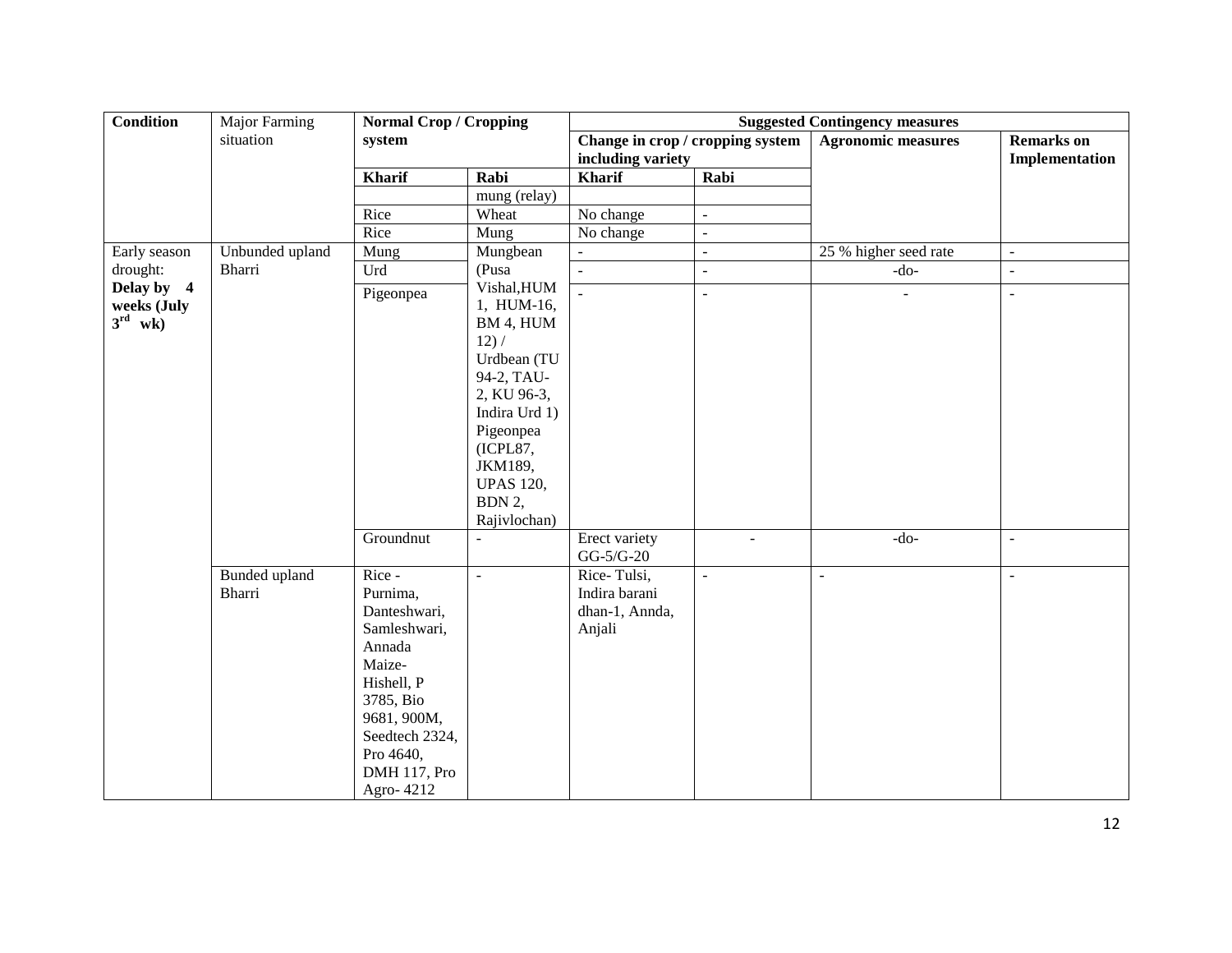| <b>Condition</b> | Major Farming              | <b>Normal Crop / Cropping</b> |                | <b>Suggested Contingency measures</b> |                |                                   |                           |  |
|------------------|----------------------------|-------------------------------|----------------|---------------------------------------|----------------|-----------------------------------|---------------------------|--|
|                  | situation                  | system                        |                | Change in crop / cropping system      |                | <b>Agronomic measures</b>         | <b>Remarks</b> on         |  |
|                  |                            |                               |                | including variety                     |                |                                   | Implementation            |  |
|                  |                            | <b>Kharif</b>                 | Rabi           | <b>Kharif</b>                         | Rabi           |                                   |                           |  |
|                  |                            | PEM 1, VH -                   |                |                                       |                |                                   |                           |  |
|                  |                            | 9,17HQPM-1                    |                |                                       |                |                                   |                           |  |
|                  |                            | <b>NMH-731NK-</b><br>30, NMH- |                |                                       |                |                                   |                           |  |
|                  |                            | 803KMH-3426                   |                |                                       |                |                                   |                           |  |
|                  | Midland Inceptisol         | Rice-                         | $\overline{a}$ | Rice-Purnima,                         |                | • Direct dry seeding in line      | • Linkage with            |  |
|                  | (Matasi-Sandy              | MTU1010,                      |                | Danteshwari,                          |                | technique suggested for           | <b>RKVY</b> for           |  |
|                  | loam)                      | IR64, IR 36,                  |                | Samleshwari,                          |                | better crop yield and             | supply of                 |  |
|                  |                            | Indira Barani                 |                | Annada                                |                | double cropping                   | tractor and               |  |
|                  |                            | Dhan 1,                       |                |                                       |                | • Line sowing to avoid            | animal drawn              |  |
|                  |                            | Chandrahasni,                 |                |                                       |                | mortality of germinating          | seed drill for            |  |
|                  |                            | Samleshwari                   |                |                                       |                | seed in case drought              | line sowing               |  |
|                  | Shallow Lowland            | Rice-                         | $\overline{a}$ | Rice-MTU1010,                         | $\overline{a}$ | follows after scanty              | • Linkage with            |  |
|                  | Alfisols                   | Mahamaya, s                   |                | IR64, IR 36,                          |                | rainfall events                   | MNREGA for                |  |
|                  | (Dorsa-clay loam)          | swarna,<br>Sampda,            |                | Indira Barani<br>Dhan 1,              |                | • Promote application of          | WC measures:              |  |
|                  | <sub>or</sub><br>Vertisols | IGKV R1,                      |                | Chandrahasni,                         |                | post emergence herbicide          | Digging of<br>shallow dug |  |
|                  | (Kanhar-clayey)            | IGKV R2,                      |                | Samleshwari                           |                | for timely weed<br>management and | wells and                 |  |
|                  |                            | Bamleshwari,                  |                |                                       |                | avoiding biasi operation          | renovation of             |  |
|                  |                            | Indira Sona                   |                |                                       |                |                                   | existing WHSs             |  |
|                  |                            | Rice                          | Lathyrus/      | Rice-MTU1010.                         | Coriander      |                                   |                           |  |
|                  |                            |                               | linseed/gram/  | IR64, IR 36,                          | (leaf), toria, |                                   |                           |  |
|                  |                            |                               | mung (relay)   | Indira Barani                         | Lathyrus/      |                                   |                           |  |
|                  |                            |                               |                | Dhan 1,                               | linseed/       |                                   |                           |  |
|                  |                            |                               |                | Chandrahasni,                         | mung (relay)   |                                   |                           |  |
|                  |                            | Rice                          | Lentil         | Samleshwari                           | Lentil         |                                   |                           |  |
|                  |                            | Rice                          | Gram           | ÷,                                    | Gram           |                                   |                           |  |
|                  |                            | Rice                          | Linseed        | ٠                                     | Linseed        |                                   |                           |  |
|                  | Bahra lowland              | Rice-Swarna,                  | Fallow         | Rice-                                 | Fallow         |                                   |                           |  |
|                  | Vertisols                  | Swarna sub1,                  |                | Mahamaya,                             |                |                                   |                           |  |
|                  | (Kanhar-clayey)            | Jaldubi,                      |                | swarna, Sampda,                       |                |                                   |                           |  |
|                  |                            | Bamleshwari,                  |                | IGKV R1, IGKV                         |                |                                   |                           |  |
|                  |                            | MTU 1001,                     |                | R <sub>2</sub> , IGKV <sub>R</sub>    |                |                                   |                           |  |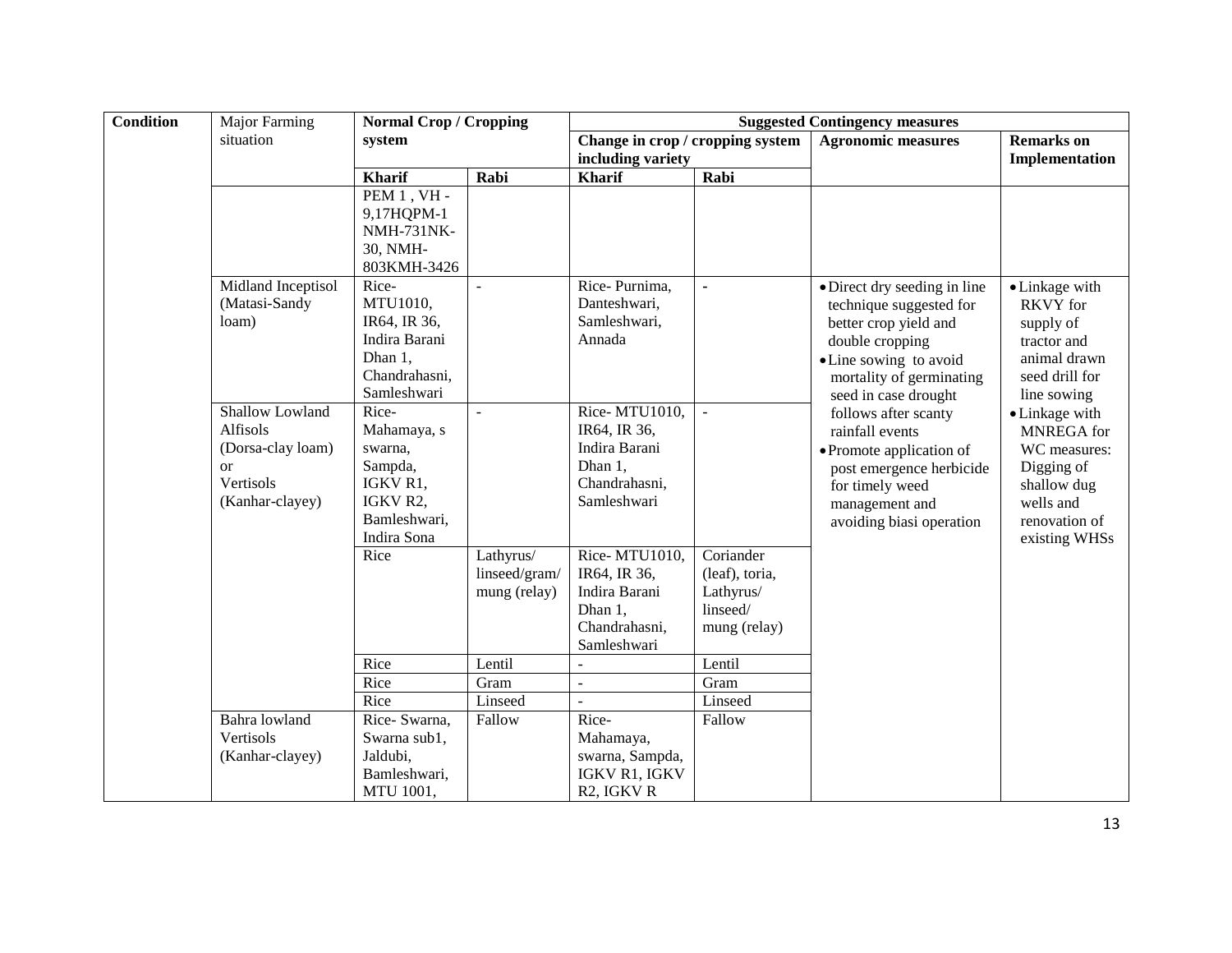| <b>Condition</b> | Major Farming | <b>Normal Crop / Cropping</b> |               | <b>Suggested Contingency measures</b> |                |                           |                   |  |
|------------------|---------------|-------------------------------|---------------|---------------------------------------|----------------|---------------------------|-------------------|--|
|                  | situation     | system                        |               | Change in crop / cropping system      |                | <b>Agronomic measures</b> | <b>Remarks</b> on |  |
|                  |               |                               |               | including variety                     |                |                           | Implementation    |  |
|                  |               | <b>Kharif</b>                 | Rabi          | <b>Kharif</b>                         | Rabi           |                           |                   |  |
|                  |               | <b>IGKV R 1244</b>            |               | 1244,                                 |                |                           |                   |  |
|                  |               |                               | Lathyrus/     | $\overline{\phantom{0}}$              | Coriander      |                           |                   |  |
|                  |               |                               | linseed/gram/ |                                       | (leaf), toria, |                           |                   |  |
|                  |               |                               | mung (relay)  |                                       | Lathyrus/      |                           |                   |  |
|                  |               |                               |               |                                       | linseed/       |                           |                   |  |
|                  |               |                               |               |                                       | mung (relay)   |                           |                   |  |
|                  |               |                               | Wheat         | $\overline{\phantom{a}}$              | Wheat          |                           |                   |  |
|                  |               |                               | Mung          |                                       | Mung           |                           |                   |  |

| Early season | Unbunded upland | Mung                | $\blacksquare$           | Horsegram/     | $\overline{\phantom{a}}$ | 25 % higher seed rate      | $\overline{\phantom{a}}$ |
|--------------|-----------------|---------------------|--------------------------|----------------|--------------------------|----------------------------|--------------------------|
| drought:     | Bharri          |                     |                          | Niger          |                          |                            |                          |
| Delay by 6   |                 | Urd                 | $\blacksquare$           | Horsegram/     | $\blacksquare$           | $-do-$                     | $\overline{\phantom{a}}$ |
| weeks (Aug.  |                 |                     |                          | Niger          |                          |                            |                          |
| $1st$ wk)    |                 | Groundnut           | $\overline{\phantom{a}}$ | Urd (TU94-2,   |                          | $-do-$                     | $\overline{\phantom{a}}$ |
|              |                 |                     |                          | pant-U31,      |                          |                            |                          |
|              |                 |                     |                          | KU96-3, TAU2)  |                          |                            |                          |
|              | Bundeded upland | Rice-               |                          | Rice-Purnima,  | $\overline{\phantom{a}}$ | Sowing of sprouted seed    | $\blacksquare$           |
|              | Bharri          | Danteshwari,        |                          | Tulsi, Indira  |                          | (lai-chaupa) adopting lehi |                          |
|              |                 | Samleshwari,        |                          | barani dhan-1, |                          | method of rice cultivation |                          |
|              |                 | Purnima,            |                          | Aditya, Anjali |                          |                            |                          |
|              |                 | Annda               |                          |                |                          |                            |                          |
|              |                 | Maize-Hishell,      |                          |                |                          |                            |                          |
|              |                 | P 3785, Bio         |                          |                |                          |                            |                          |
|              |                 | 9681, 900M,         |                          |                |                          |                            |                          |
|              |                 | Seedtech 2324,      |                          |                |                          |                            |                          |
|              |                 | Pro 4640,           |                          |                |                          |                            |                          |
|              |                 | <b>DMH</b> 117, Pro |                          |                |                          |                            |                          |
|              |                 | Agro-4212           |                          |                |                          |                            |                          |
|              |                 | PEM $1$ , VH -      |                          |                |                          |                            |                          |
|              |                 | 9,17HQPM-1          |                          |                |                          |                            |                          |
|              |                 | <b>NMH-731NK-</b>   |                          |                |                          |                            |                          |
|              |                 | 30, NMH-            |                          |                |                          |                            |                          |
|              |                 | 803KMH-3426         |                          |                |                          |                            |                          |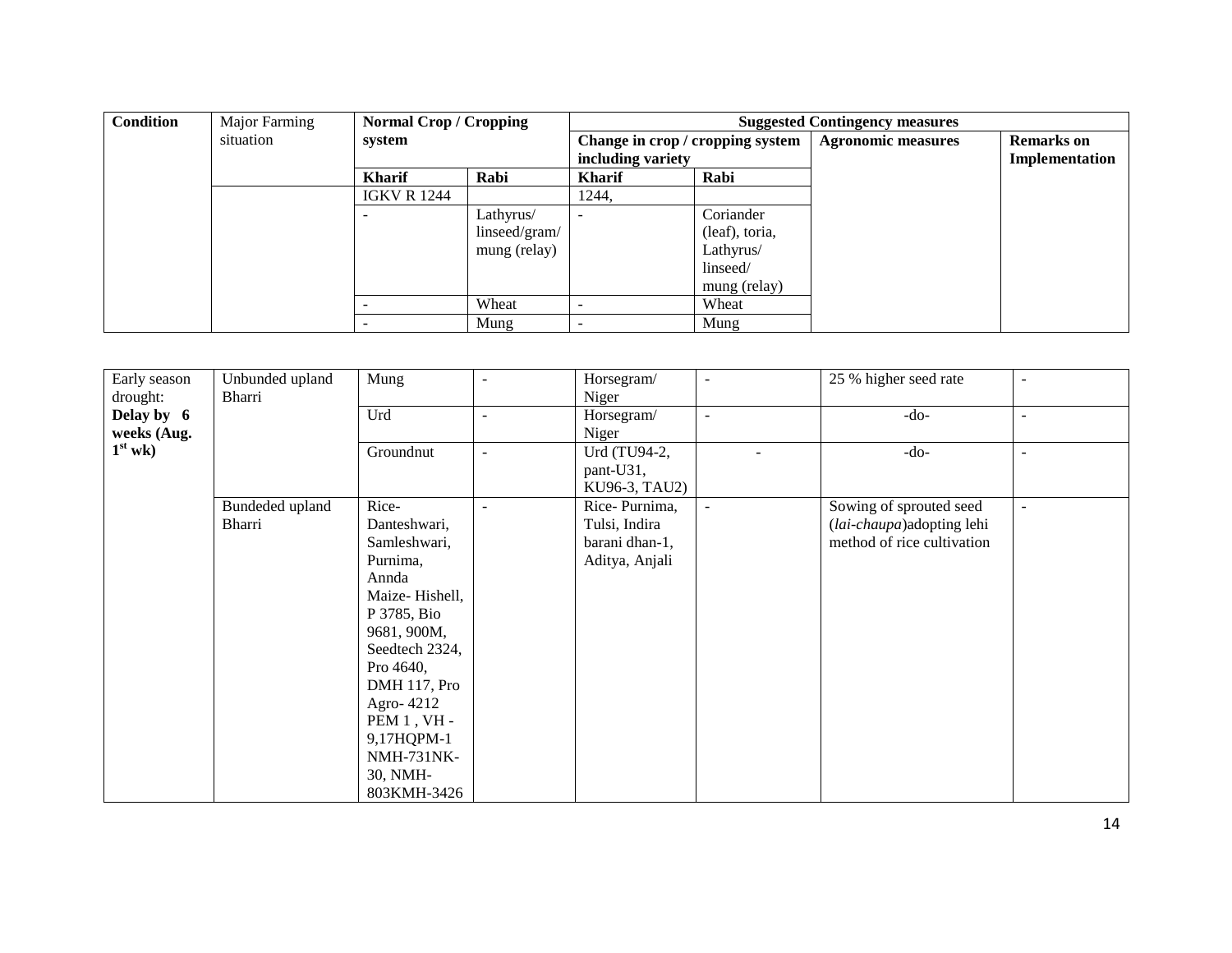|                                        |                                                                                                                                              |                                                                                                                                                                 |                                                                                   | Groundnut                                                                                                                                                        |                                                                                             | $-do-$                                                                                                                                                                                                                                                                                                                                                                                                                                                                                                                                                                                               |                                                                                                                                                                                        |
|----------------------------------------|----------------------------------------------------------------------------------------------------------------------------------------------|-----------------------------------------------------------------------------------------------------------------------------------------------------------------|-----------------------------------------------------------------------------------|------------------------------------------------------------------------------------------------------------------------------------------------------------------|---------------------------------------------------------------------------------------------|------------------------------------------------------------------------------------------------------------------------------------------------------------------------------------------------------------------------------------------------------------------------------------------------------------------------------------------------------------------------------------------------------------------------------------------------------------------------------------------------------------------------------------------------------------------------------------------------------|----------------------------------------------------------------------------------------------------------------------------------------------------------------------------------------|
|                                        | Midland Inceptisol<br>(Matasi-Sandy<br>loam)<br>Shallow Lowland<br>Alfisols<br>(Dorsa-clay loam)<br>$\alpha$<br>Vertisols<br>(Kanhar-clayey) | Rice-<br>MTU1010,<br>IR64, IR 36,<br>Indira Barani<br>Dhan 1,<br>Samleshwari<br>Rice-<br>Mahamaya, s<br>swarna,<br>Sampda, IGKV<br>R1, IGKV R2,<br>Bamleshwari, | $\overline{\phantom{a}}$<br>$\equiv$                                              | Rice-Indira<br>barani dhan-1,<br>Danteshwari,<br>Samleshwari,<br>Purnima, Annda<br>Rice -<br>MTU1010,<br>IR64, IR 36,<br>Indira Barani<br>Dhan 1,<br>Samleshwari | $\blacksquare$<br>$\overline{a}$                                                            | • Direct dry seeding in line<br>technique suggested for<br>better crop yield and<br>double cropping<br>• Promote direct seeding or<br>rice and discourage<br>transplanting<br>• Sowing of sprouted seed<br>(lai-chaupa) adopting lehi<br>method of rice cultivation<br>• Line sowing to avoid<br>mortality of germinating<br>seed in case drought<br>follows after scanty<br>rainfall events<br>• Promote application of<br>post emergence herbicide<br>for timely weed<br>management and<br>avoiding biasi operation<br>• Increase 25 percent seed<br>rate of rabi crops.<br>• Sowing of rabi crops | • Linkage with<br><b>RKVY</b> for<br>supply of<br>tractor and<br>animal drawn<br>seed drill for<br>line sowing<br>• Linkage with<br><b>MNREGA</b><br>for WC<br>measures:<br>Digging of |
| Bahra lowland                          | Vertisols                                                                                                                                    | Indira Sona<br>Rice<br>Rice<br>Rice<br>Rice<br>Rice-Swarna,<br>Swarna sub1,                                                                                     | Lathyrus/<br>linseed/gram/<br>mung (relay)<br>Lentil<br>Gram<br>Linseed<br>Fallow | Rice-<br>MTU1010,<br>IR64, IR 36,<br>Indira Barani<br>Dhan 1,<br>Samleshwari<br>$\overline{\phantom{a}}$<br>$\mathbb{Z}^2$<br>Rice-<br>Mahamaya,                 | Coriander (leaf),<br>toria, linseed/<br>mung (relay)<br>Lentil<br>Gram<br>Linseed<br>Fallow |                                                                                                                                                                                                                                                                                                                                                                                                                                                                                                                                                                                                      | shallow dug<br>wells and<br>renovation of<br>existing<br><b>WHSs</b><br>· Utilize<br>harvested<br>rain water of<br>WHS in crop<br>production by<br>adopting drip                       |
|                                        | (Kanhar-clayey)                                                                                                                              | Jaldubi,<br>Bamleshwari,<br>MTU 1001,<br><b>IGKV R 1244</b><br>$\overline{a}$                                                                                   | Lathyrus/<br>linseed/gram/<br>mung (relay)<br>Wheat<br>Mung                       | swarna sub1,<br>Jaldubi, masuri<br>$\sim$<br>$\mathbb{L}$<br>$\mathbf{r}$                                                                                        | Coriander (leaf),<br>toria, Lathyrus/<br>linseed/<br>mung (relay)<br>Wheat<br>Mung          | adopting zero tillage<br>technique                                                                                                                                                                                                                                                                                                                                                                                                                                                                                                                                                                   | system or<br>sprinklers<br>that may be<br>converged<br>from micro<br>irrigation<br>scheme of<br>Agriculture<br>Department                                                              |
| Early season<br>drought:<br>Delay by 8 | Unbunded upland<br>Bharri                                                                                                                    | Mung                                                                                                                                                            | $\overline{a}$                                                                    | Mungbean<br>(Pusa<br>Vishal, HUM 1,                                                                                                                              | Horsegram/<br>Niger                                                                         | Sowing in line or<br>broadcasting in September                                                                                                                                                                                                                                                                                                                                                                                                                                                                                                                                                       | $\overline{\phantom{a}}$                                                                                                                                                               |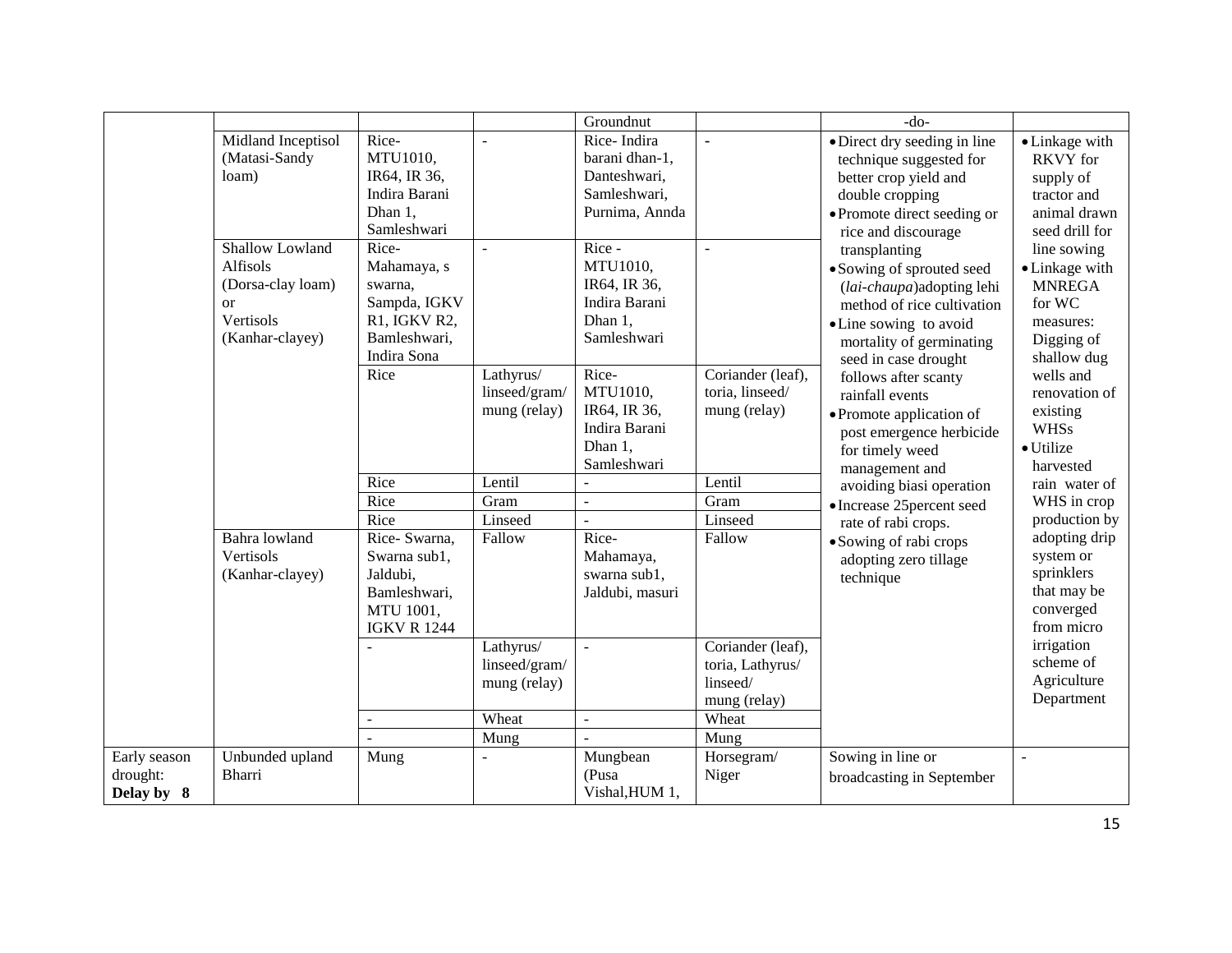|                                    |                                    | Urd                     | $\overline{a}$           | <b>HUM-16, BM</b>             |                          |                                                        |                         |
|------------------------------------|------------------------------------|-------------------------|--------------------------|-------------------------------|--------------------------|--------------------------------------------------------|-------------------------|
| weeks (Aug.<br>$3^{\text{rd}}$ wk) |                                    |                         |                          | 4, HUM 12) /                  | Horsegram/<br>Niger      | Sowing in line or                                      |                         |
|                                    |                                    |                         |                          | Urdbean (TU                   |                          | broadcasting in September                              |                         |
|                                    |                                    | Pigeonpea               | $\blacksquare$           | 94-2, TAU-2,                  | $\mathbf{r}$             | $\overline{a}$                                         |                         |
|                                    |                                    |                         |                          | KU 96-3, Indira               |                          |                                                        |                         |
|                                    |                                    |                         |                          | Urd 1)                        |                          |                                                        |                         |
|                                    |                                    |                         |                          | Pigeonpea                     |                          |                                                        |                         |
|                                    |                                    |                         |                          | (ICPL87,                      |                          |                                                        |                         |
|                                    |                                    |                         |                          | JKM189, UPAS                  |                          |                                                        |                         |
|                                    |                                    |                         |                          | 120, BDN 2,                   |                          |                                                        |                         |
|                                    |                                    |                         |                          | Rajivlochan)                  |                          |                                                        |                         |
|                                    |                                    | Groundnut               | $\overline{a}$           | Mung                          |                          | 25 % higher seed rate                                  |                         |
|                                    |                                    | Rice-                   |                          |                               |                          | Mixed or intercropping of                              |                         |
|                                    | Bundeded upland<br>Bharri          | Danteshwari,            | $\overline{a}$           | Mung(pusa<br>vishal, Hum1)    | $\blacksquare$           | pigeonpea and mung (4:2)                               |                         |
|                                    |                                    | Samleshwari,            |                          |                               |                          | or sesamum and mung $(4:2)$                            |                         |
|                                    |                                    | Purnima,                |                          |                               |                          |                                                        |                         |
|                                    |                                    | Annda                   |                          |                               |                          |                                                        |                         |
|                                    | Midland Inceptisol                 | Rice-                   | $\mathbf{r}$             | Rice-Indira                   | ä,                       | • Promote direct Line                                  | • Linkage with          |
|                                    | (Matasi-Sandy                      | MTU1010,                |                          | barani dhan-1,                |                          | seeding of rice and                                    | <b>RKVY</b> for         |
|                                    | loam)                              | IR64, IR 36,            |                          | Danteshwari,                  |                          | discourage transplanting                               | supply of               |
|                                    |                                    | Indira Barani           |                          | Samleshwari,                  |                          | • Sowing of sprouted seed                              | tractor and             |
|                                    |                                    | Dhan 1,                 |                          | Purnima, Annda                |                          | (lai-chaupa) adopting lehi                             | animal drawn            |
|                                    |                                    | Samleshwari             |                          |                               |                          | method of rice cultivation                             | seed drill for          |
|                                    | Shallow Lowland                    | Rice-                   | $\overline{\phantom{a}}$ | Rice-                         | $\overline{\phantom{a}}$ | • Promote application of                               | line sowing             |
|                                    | <b>Alfisols</b>                    | Mahamaya, s             |                          | MTU1010,                      |                          | post emergence herbicide                               | • Linkage with          |
|                                    | (Dorsa-clay loam)<br><sub>or</sub> | swarna,<br>Sampda, IGKV |                          | IR64, IR 36,<br>Indira Barani |                          | for timely weed                                        | <b>MNREGA</b><br>for WC |
|                                    | Vertisols                          | R1, IGKV R2,            |                          | Dhan 1,                       |                          | management and                                         | measures:               |
|                                    | (Kanhar-clayey)                    | Bamleshwari,            |                          | Samleshwari                   |                          | avoiding biasi operation<br>• Increase 25 percent seed | Digging of              |
|                                    |                                    | Indira Sona             |                          |                               |                          | rate of rabi crops.                                    | shallow dug             |
|                                    |                                    | Rice                    | Lathyrus/                | Rice-IR64,                    |                          | • Sowing of rabi crops                                 | wells and               |
|                                    |                                    |                         | linseed/gram/            | Chandrahasni                  |                          | adopting zero tillage                                  | renovation of           |
|                                    |                                    |                         | mung (relay)             | Bambleshwari,                 |                          | technique                                              | existing                |
|                                    |                                    |                         |                          | karma masuri                  |                          |                                                        | <b>WHSs</b>             |
|                                    |                                    | Rice                    | Lentil                   |                               | Lentil                   |                                                        | · Utilize               |
|                                    |                                    | Rice                    | Gram                     |                               | Gram                     |                                                        | harvested               |
|                                    |                                    | Rice                    | Linseed                  |                               | Linseed                  |                                                        | rain water of           |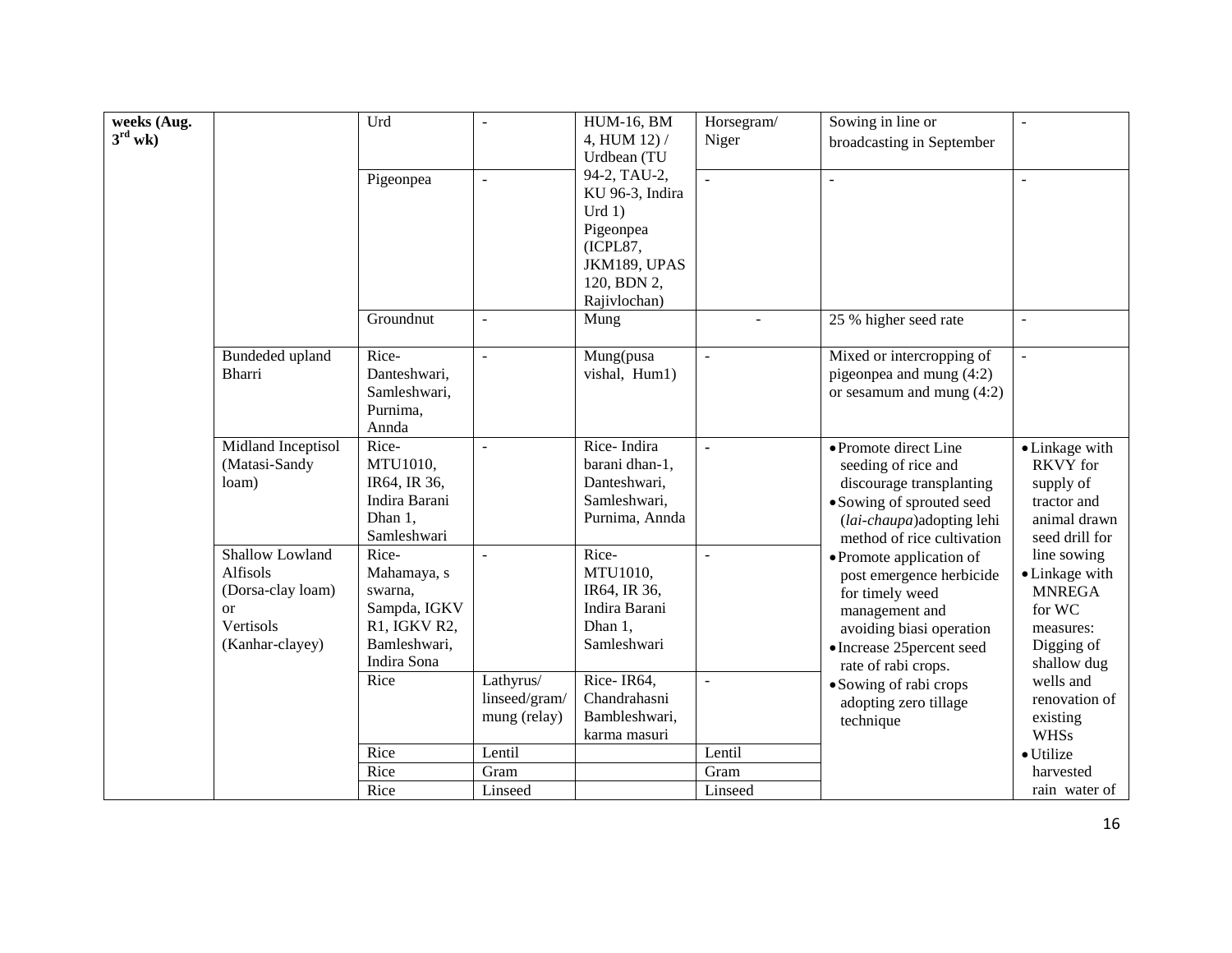| Bahra lowland   | Rice-Swarna,       | Fallow        | Rice-                                 | Fallow        | WHS in crop   |
|-----------------|--------------------|---------------|---------------------------------------|---------------|---------------|
| Vertisols       | Swarna sub1,       |               | Mahamaya,                             |               | production by |
| (Kanhar-clayey) | Jaldubi,           |               | swarna,                               |               | adopting drip |
|                 | Bamleshwari,       |               | Sampda, IGKV                          |               | system or     |
|                 | MTU 1001,          |               | R <sub>1</sub> , IGKV <sub>R2</sub> , |               | sprinklers    |
|                 | <b>IGKV R 1244</b> |               | <b>IGKV R 1244</b>                    |               | that may be   |
|                 |                    | Lathyrus/     |                                       |               | converged     |
|                 |                    | linseed/gram/ |                                       |               | from micro    |
|                 |                    | mung (relay)  |                                       |               | irrigation    |
|                 | -                  | Wheat         | $\overline{\phantom{0}}$              | Wheat         | scheme of     |
|                 |                    | Mung          | -                                     | Mung/Fieldpea | Agriculture   |
|                 |                    |               |                                       | /Coriander    | Department    |
|                 |                    |               |                                       | (leaf)/toria  |               |

| <b>Condition</b>                                                                                                                | Major Farming                                                                                                        | Normal Crop/                                                                                                                                                                                                                                                                                             |                                                                                                   | <b>Suggested Contingency measures</b>                                                                                                                                                                                                                                              |                                                                                                                                                   |
|---------------------------------------------------------------------------------------------------------------------------------|----------------------------------------------------------------------------------------------------------------------|----------------------------------------------------------------------------------------------------------------------------------------------------------------------------------------------------------------------------------------------------------------------------------------------------------|---------------------------------------------------------------------------------------------------|------------------------------------------------------------------------------------------------------------------------------------------------------------------------------------------------------------------------------------------------------------------------------------|---------------------------------------------------------------------------------------------------------------------------------------------------|
|                                                                                                                                 | situation                                                                                                            | <b>Cropping</b>                                                                                                                                                                                                                                                                                          | Crop management                                                                                   | Soil nutrient & moisture                                                                                                                                                                                                                                                           | <b>Remarks</b> on                                                                                                                                 |
|                                                                                                                                 |                                                                                                                      | system                                                                                                                                                                                                                                                                                                   |                                                                                                   | conservation measures                                                                                                                                                                                                                                                              | Implementation                                                                                                                                    |
| <b>Normal onset</b><br>followed by 15-20<br>days dry spell<br>after sowing<br>leading to poor<br>germination/crop<br>stand etc. | Unbunded upland<br>Bharri<br>Bundeded upland<br>Bharri                                                               | Mungbean (Pusa Vishal, HUM 1,<br>HUM-16, BM 4, HUM 12) /<br>Urdbean (TU 94-2, TAU-2, KU 96-<br>3, Indira Urd 1)<br>Pigeonpea (ICPL87, JKM189,<br>UPAS 120, BDN 2, Rajivlochan)<br>Mung / Urd and rabi Horsegram/<br>Niger<br>Rice-Danteshwari, Samleshwari,<br>Purnima, Annda<br>Mung(pusa vishal, Hum1) | Gap filling<br>Resowing in line<br>when very poor<br>population<br>Increase the seed rate         | Inter tilling for soil<br>$\bullet$<br>mulch<br>Mulching with paddy<br>$\bullet$<br>straw or use plastic<br>mulch or other locally<br>available material<br>Compartmental<br>$\bullet$<br>bunding, Ridge and<br>Furrows, Tied ridges<br>to conserve rainwater<br>during kharif for | • Linkage with<br>RKVY / NFSM /<br>state seed<br>corporation for<br>timely supply of<br>seed of suitable<br>varieties of upland<br>crops and rice |
|                                                                                                                                 | Midland<br>Inceptisol<br>(Matasi-Sandy<br>loam)<br>Shallow Lowland<br>Alfisols<br>(Dorsa-clay loam)<br><sub>or</sub> | Rice- MTU1010, IR64, IR 36,<br>Indira Barani Dhan 1, Samleshwari<br>Rice-Mahamaya, s<br>swarna, Sampda, IGKV R1, IGKV<br>R2, Bamleshwari, Indira Sona<br>Rice-Lathyrus/linseed/gram/                                                                                                                     | • Gap filling or<br>• Resowing of dry seed<br>• Gap filling<br>• Sowing of sprouted<br>seed (lai- | regular sowing of rabi<br>crops                                                                                                                                                                                                                                                    |                                                                                                                                                   |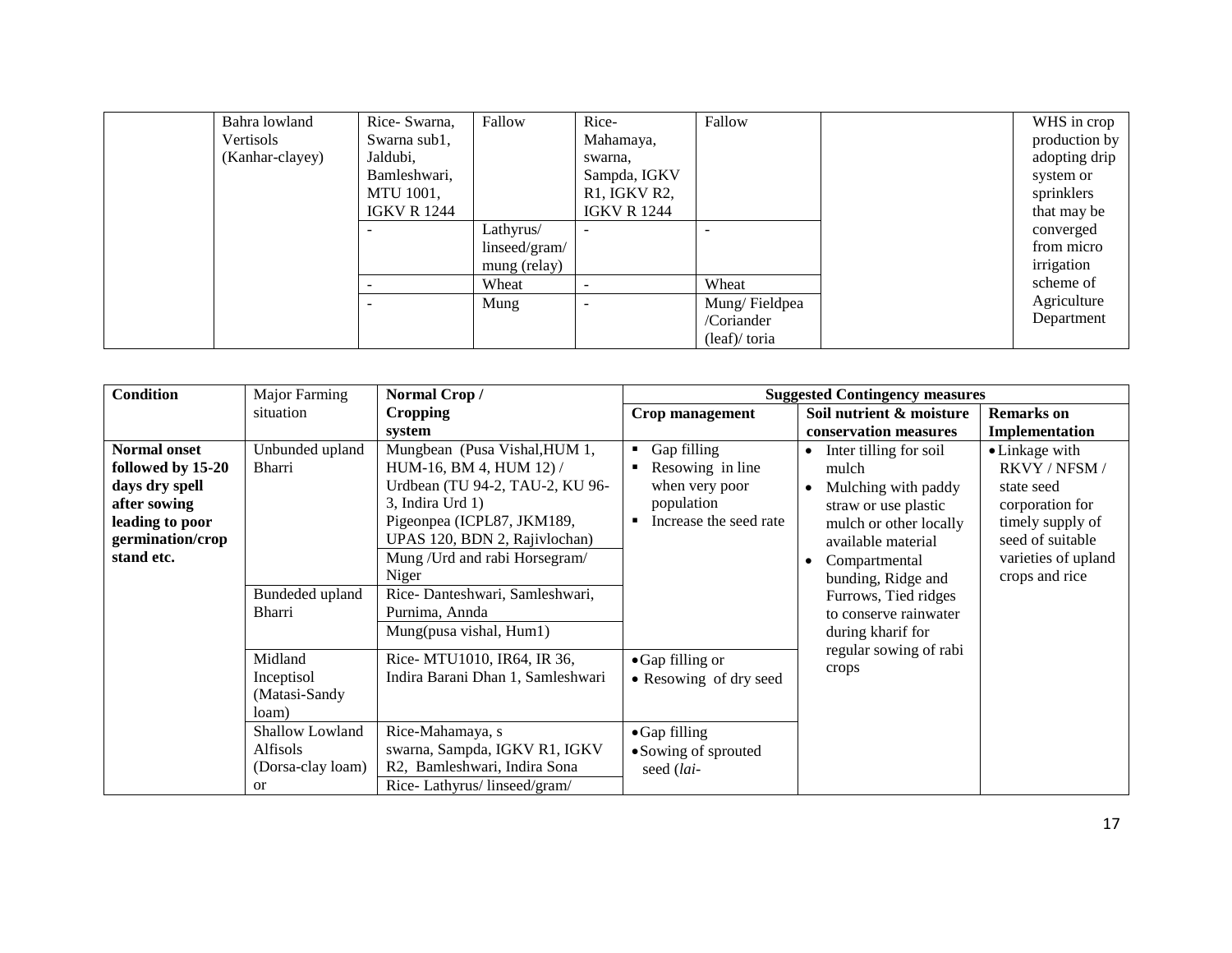| Condition                                   | Major Farming   | Normal Crop/                               | <b>Suggested Contingency measures</b> |                                     |                                   |  |  |
|---------------------------------------------|-----------------|--------------------------------------------|---------------------------------------|-------------------------------------|-----------------------------------|--|--|
|                                             | situation       | <b>Cropping</b>                            | Crop management                       | Soil nutrient & moisture            | <b>Remarks</b> on                 |  |  |
|                                             |                 | system                                     |                                       | conservation measures               | Implementation                    |  |  |
|                                             | Vertisols       | mung (relay)                               | <i>chaupa</i> ) adopting lehi         |                                     |                                   |  |  |
|                                             | (Kanhar-clayey) | Rice-lentil/gram/linseed                   | method of rice                        |                                     |                                   |  |  |
|                                             |                 |                                            | cultivation                           |                                     |                                   |  |  |
|                                             |                 |                                            | • Sowing of relatively                |                                     |                                   |  |  |
|                                             |                 |                                            | early varieties like                  |                                     |                                   |  |  |
|                                             |                 |                                            | IR64, Chandrahasni                    |                                     |                                   |  |  |
|                                             |                 |                                            | Bambleshwari, karma                   |                                     |                                   |  |  |
|                                             |                 |                                            | masuri                                |                                     |                                   |  |  |
|                                             | Bahra lowland   | Rice- Swarna, Swarna sub1,                 | • Gap filling                         |                                     |                                   |  |  |
|                                             | Vertisols       | Jaldubi, Bamleshwari, MTU 1001,            | • Sowing of sprouted                  |                                     |                                   |  |  |
|                                             | (Kanhar-clayey) | <b>IGKV R 1244</b>                         | seed (lai-                            |                                     |                                   |  |  |
|                                             |                 | Rice-Lathyrus/linseed/gram/                | chaupa)adopting lehi                  |                                     |                                   |  |  |
|                                             |                 | mung (relay)                               | method of rice                        |                                     |                                   |  |  |
|                                             |                 | Rice-wheat/ mung                           | cultivation                           |                                     |                                   |  |  |
|                                             |                 |                                            | • Sowing of relatively                |                                     |                                   |  |  |
|                                             |                 |                                            | early varieties like                  |                                     |                                   |  |  |
|                                             |                 |                                            | Mahamaya, swarna                      |                                     |                                   |  |  |
|                                             |                 |                                            | sub1, Jaldubi, masuri                 |                                     |                                   |  |  |
| Mid season drought                          | Unbunded upland | Mungbean (Pusa Vishal, HUM 1,              | Weeding and protection                | Inter tilling for soil<br>$\bullet$ | • Linkage with                    |  |  |
| (long dry spell,                            | <b>Bharri</b>   | HUM-16, BM 4, HUM 12) /                    | against sucking pests                 | mulch                               | Agriculture                       |  |  |
| consecutive 2                               |                 | Urdbean (TU 94-2, TAU-2, KU 96-            |                                       | Mulching with paddy                 | Department                        |  |  |
| weeks rainless                              |                 | 3, Indira Urd 1)                           |                                       | straw or use plastic                | /RKVY for supply                  |  |  |
| $(>2.5$ mm) period):<br>At vegetative stage |                 | Pigeonpea (ICPL87, JKM189,                 |                                       | mulch or other locally              | of interculture                   |  |  |
|                                             |                 | UPAS 120, BDN 2, Rajivlochan)<br>Groundnut | Avoid top dressing of                 | available material                  | implements for<br>interculture in |  |  |
|                                             | Bundeded upland | Rice-Danteshwari, Samleshwari,             | urea                                  |                                     | upland crops                      |  |  |
|                                             | <b>Bharri</b>   | Purnima, Annda                             |                                       |                                     |                                   |  |  |
|                                             |                 | Mung(pusa vishal, Hum1)                    | Weeding and protection                |                                     |                                   |  |  |
|                                             |                 |                                            | against insect and pests              |                                     |                                   |  |  |
|                                             |                 |                                            |                                       |                                     |                                   |  |  |
|                                             |                 |                                            |                                       |                                     |                                   |  |  |
|                                             | Midland         | Rice- MTU1010, IR64, IR 36,                | • Weeding and                         | • Compartmental bunding,            | • Linkage with                    |  |  |
|                                             | Inceptisol      | Indira Barani Dhan 1, Samleshwari          | protection against                    | Ridge and Furrows,                  | micro irrigation                  |  |  |
|                                             | (Matasi-Sandy   |                                            | insect and pests                      | Tied ridges to conserve             | scheme of                         |  |  |
|                                             | loam)           |                                            |                                       |                                     |                                   |  |  |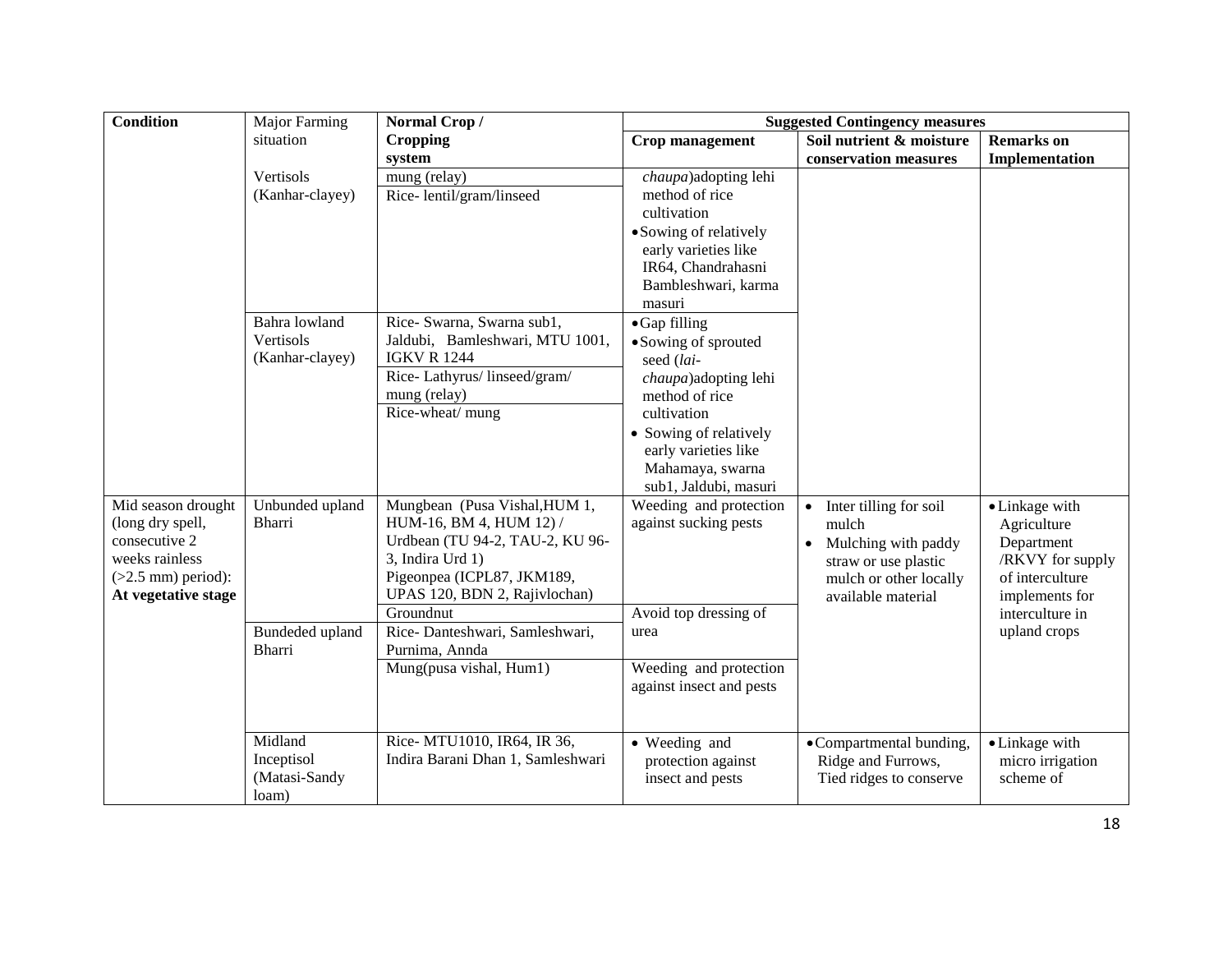| <b>Condition</b>                | Major Farming             | Normal Crop/                                           | <b>Suggested Contingency measures</b>              |                                               |                                |
|---------------------------------|---------------------------|--------------------------------------------------------|----------------------------------------------------|-----------------------------------------------|--------------------------------|
|                                 | situation                 | <b>Cropping</b>                                        | Crop management                                    | Soil nutrient & moisture                      | <b>Remarks</b> on              |
|                                 |                           | system                                                 |                                                    | conservation measures                         | Implementation                 |
|                                 | Shallow Lowland           | Rice-Mahamaya, s                                       | • Avoid top dressing of                            | rainwater during kharif                       | Agriculture                    |
|                                 | Alfisols                  | swarna, Sampda, IGKV R1, IGKV                          | urea                                               | for regular sowing of                         | Department for                 |
|                                 | (Dorsa-clay loam)         | R2, Bamleshwari, Indira Sona                           | • Supplemental irrigation                          | rabi crops                                    | supply of drip                 |
|                                 | <b>or</b>                 | Rice-Lathyrus/linseed/gram/mung                        | from water harvesting                              | • Sowing of rabi crops                        | system and                     |
|                                 | Vertisols                 | (relay)                                                | structures using micro                             | adopting zero tillage                         | sprinklers                     |
|                                 | (Kanhar-clayey)           | Rice-lentil/ gram/ linseed                             | irrigation i.e. drip and                           | technique                                     |                                |
|                                 | Bahra lowland             | Rice- Swarna, Swarna sub1,                             | sprinklers                                         |                                               |                                |
|                                 | Vertisols                 | Jaldubi, Bamleshwari, MTU 1001,                        |                                                    |                                               |                                |
|                                 | (Kanhar-clayey)           | <b>IGKV R 1244</b>                                     |                                                    |                                               |                                |
|                                 |                           | Rice-Lathyrus/linseed/gram/                            |                                                    |                                               |                                |
|                                 |                           | mung (relay)                                           |                                                    |                                               |                                |
|                                 |                           | Rice-wheat/mung<br>Mungbean (Pusa Vishal, HUM 1,       |                                                    |                                               |                                |
| Mid season<br>drought (long dry | Unbunded upland<br>Bharri | HUM-16, BM 4, HUM 12) /                                | Weeding and protection<br>against insect and pests | Mulching<br>Inter tilling                     | • Linkage with                 |
| spell, consecutive              |                           | Urdbean (TU 94-2, TAU-2, KU 96-                        |                                                    |                                               | Agriculture                    |
| 2 weeks rainless                |                           | 3, Indira Urd 1)                                       |                                                    |                                               | Department<br>/RKVY for supply |
| $(>2.5$ mm)                     |                           | Pigeonpea (ICPL87, JKM189,                             |                                                    |                                               | of interculture                |
| period): At                     |                           | UPAS 120, BDN 2, Rajivlochan)                          |                                                    |                                               | implements for                 |
| flowering/fruiting              |                           | Groundnut                                              |                                                    |                                               | interculture in                |
| stage                           |                           |                                                        |                                                    |                                               | upland crops                   |
|                                 | Bundeded upland           | Rice-Danteshwari, Samleshwari,                         |                                                    |                                               |                                |
|                                 | Bharri                    | Purnima, Annda                                         |                                                    |                                               |                                |
|                                 | Midland                   | Mung(pusa vishal, Hum1)<br>Rice- MTU1010, IR64, IR 36, |                                                    |                                               |                                |
|                                 | Inceptisol                | Indira Barani Dhan 1, Samleshwari                      | • Weeding and protection                           | • Compartmental bunding,                      | • Linkage with                 |
|                                 | (Matasi-Sandy             |                                                        | against insect and pests                           | Ridge and Furrows,<br>Tied ridges to conserve | micro irrigation<br>scheme of  |
|                                 | loam)                     |                                                        | • Supplemental<br>irrigation from water            | rainwater during kharif                       | Agriculture                    |
|                                 | Shallow Lowland           | Rice-Mahamaya, s                                       | harvesting structures                              | for regular sowing of                         | Department for                 |
|                                 | Alfisols                  | swarna, Sampda, IGKV R1, IGKV                          | using micro irrigation                             | rabi crops                                    | supply of drip                 |
|                                 | (Dorsa-clay loam)         | R2, Bamleshwari, Indira Sona                           | i.e. drip and sprinklers                           | • Increase 25 percent seed                    | system and                     |
|                                 | <sub>or</sub>             | Rice-Lathyrus/linseed/gram/                            |                                                    | rate of rabi crops.                           | sprinklers                     |
|                                 | Vertisols                 | fieldpea                                               |                                                    | • Seed rate of wheat                          |                                |
|                                 | (Kanhar-clayey)           | mung (relay)                                           |                                                    | increased from one-and                        |                                |
|                                 |                           | Rice-lentil/gram/linseed/safflower                     |                                                    | half to two times                             |                                |
|                                 | Bahra lowland             | Rice- Swarna, Swarna sub1,                             |                                                    | • Sowing of rabi crops                        |                                |
|                                 | Vertisols                 | Jaldubi, Bamleshwari, MTU 1001,                        |                                                    |                                               |                                |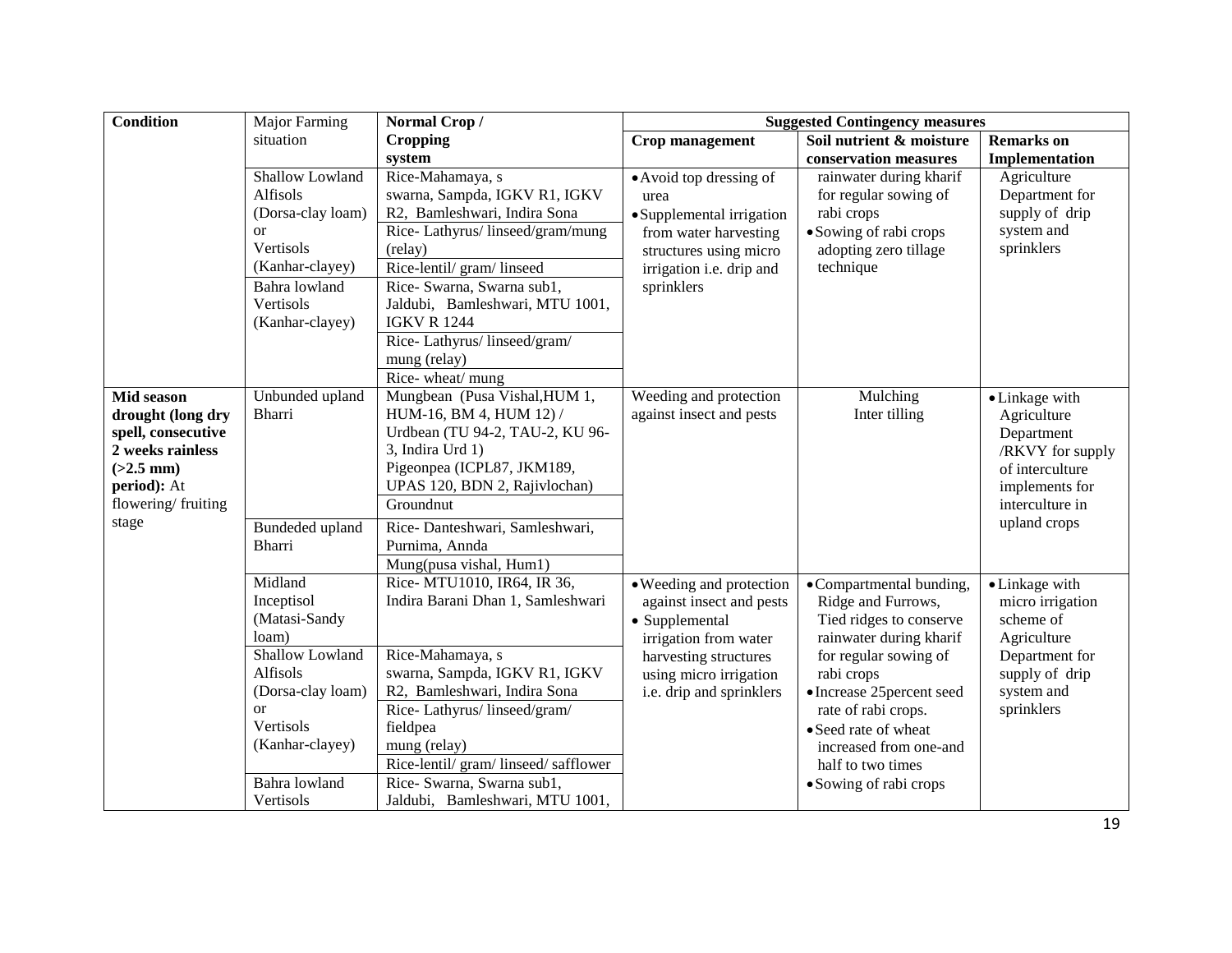| <b>Condition</b>                                            | <b>Major Farming</b>                                                                                | Normal Crop/                                                                                                                                                                                | <b>Suggested Contingency measures</b>                                                                                                                                          |                                                                                                                                                                    |                                                                                                                         |
|-------------------------------------------------------------|-----------------------------------------------------------------------------------------------------|---------------------------------------------------------------------------------------------------------------------------------------------------------------------------------------------|--------------------------------------------------------------------------------------------------------------------------------------------------------------------------------|--------------------------------------------------------------------------------------------------------------------------------------------------------------------|-------------------------------------------------------------------------------------------------------------------------|
|                                                             | situation                                                                                           | <b>Cropping</b>                                                                                                                                                                             | Crop management                                                                                                                                                                | Soil nutrient & moisture                                                                                                                                           | <b>Remarks</b> on                                                                                                       |
|                                                             |                                                                                                     | system                                                                                                                                                                                      |                                                                                                                                                                                | conservation measures                                                                                                                                              | Implementation                                                                                                          |
|                                                             | (Kanhar-clayey)                                                                                     | <b>IGKV R 1244</b>                                                                                                                                                                          |                                                                                                                                                                                | adopting zero tillage                                                                                                                                              |                                                                                                                         |
|                                                             |                                                                                                     | Rice-Lathyrus/linseed/gram/                                                                                                                                                                 |                                                                                                                                                                                | technique                                                                                                                                                          |                                                                                                                         |
|                                                             |                                                                                                     | mung (relay)                                                                                                                                                                                |                                                                                                                                                                                |                                                                                                                                                                    |                                                                                                                         |
|                                                             |                                                                                                     | Rice-wheat/mung                                                                                                                                                                             |                                                                                                                                                                                |                                                                                                                                                                    |                                                                                                                         |
| <b>Terminal drought</b><br>(Early withdrawal<br>of monsoon) | Unbunded upland<br><b>Bharri</b>                                                                    | Mungbean (Pusa Vishal, HUM 1,<br>HUM-16, BM 4, HUM 12) /<br>Urdbean (TU 94-2, TAU-2, KU 96-<br>3, Indira Urd 1)<br>Pigeonpea (ICPL87, JKM189,<br>UPAS 120, BDN 2, Rajivlochan)<br>Groundnut | • Harvest mature plants<br>• Thin out plant<br>population                                                                                                                      | Mulching<br>Inter tilling                                                                                                                                          | • Linkage with<br>Agriculture<br>Department<br>/RKVY for supply<br>of interculture<br>implements for<br>interculture in |
|                                                             | Bundeded upland<br><b>Bharri</b>                                                                    | Rice-Danteshwari, Samleshwari,<br>Purnima, Annda<br>Rice and rabi Horsegram/                                                                                                                | Life saving irrigation if<br>available                                                                                                                                         |                                                                                                                                                                    | upland crops                                                                                                            |
|                                                             |                                                                                                     | Niger                                                                                                                                                                                       |                                                                                                                                                                                |                                                                                                                                                                    |                                                                                                                         |
|                                                             |                                                                                                     | Mung(pusa vishal, Hum1)                                                                                                                                                                     | Harvest mature plants                                                                                                                                                          |                                                                                                                                                                    |                                                                                                                         |
|                                                             |                                                                                                     |                                                                                                                                                                                             | Thin out plant<br>population                                                                                                                                                   |                                                                                                                                                                    |                                                                                                                         |
|                                                             | Midland<br>Inceptisol<br>(Matasi-Sandy<br>loam)<br>Shallow Lowland<br>Alfisols<br>(Dorsa-clay loam) | Rice-MTU1010, IR64, IR 36,<br>Indira Barani Dhan 1, Samleshwari<br>Rice-Mahamaya, s<br>swarna, Sampda, IGKV R1, IGKV<br>R2, Bamleshwari, Indira Sona                                        | • Weeding and protection<br>against insect and pests<br>• Supplemental<br>irrigation from water<br>harvesting structures<br>using micro irrigation<br>i.e. drip and sprinklers | •Compartmental bunding,<br>Ridge and Furrows,<br>Tied ridges to conserve<br>rainwater during kharif<br>for regular sowing of<br>rabi crops<br>• Seed rate of wheat | • Linkage with<br>micro irrigation<br>scheme of<br>Agriculture<br>Department for<br>supply of drip<br>system and        |
|                                                             | to<br>Vertisols<br>(Kanhar-clayey)<br>Bahra lowland<br>Vertisols<br>(Kanhar-clayey)                 | Rice-Lathyrus/linseed/gram/<br>fieldpea<br>mung (relay)<br>Rice-lentil/gram/linseed<br>Rice- Swarna, Swarna sub1,<br>Jaldubi, Bamleshwari, MTU 1001,<br><b>IGKV R 1244</b>                  |                                                                                                                                                                                | increased from one-and<br>half to two times<br>• Sowing of rabi crops<br>adopting zero tillage<br>technique                                                        | sprinklers                                                                                                              |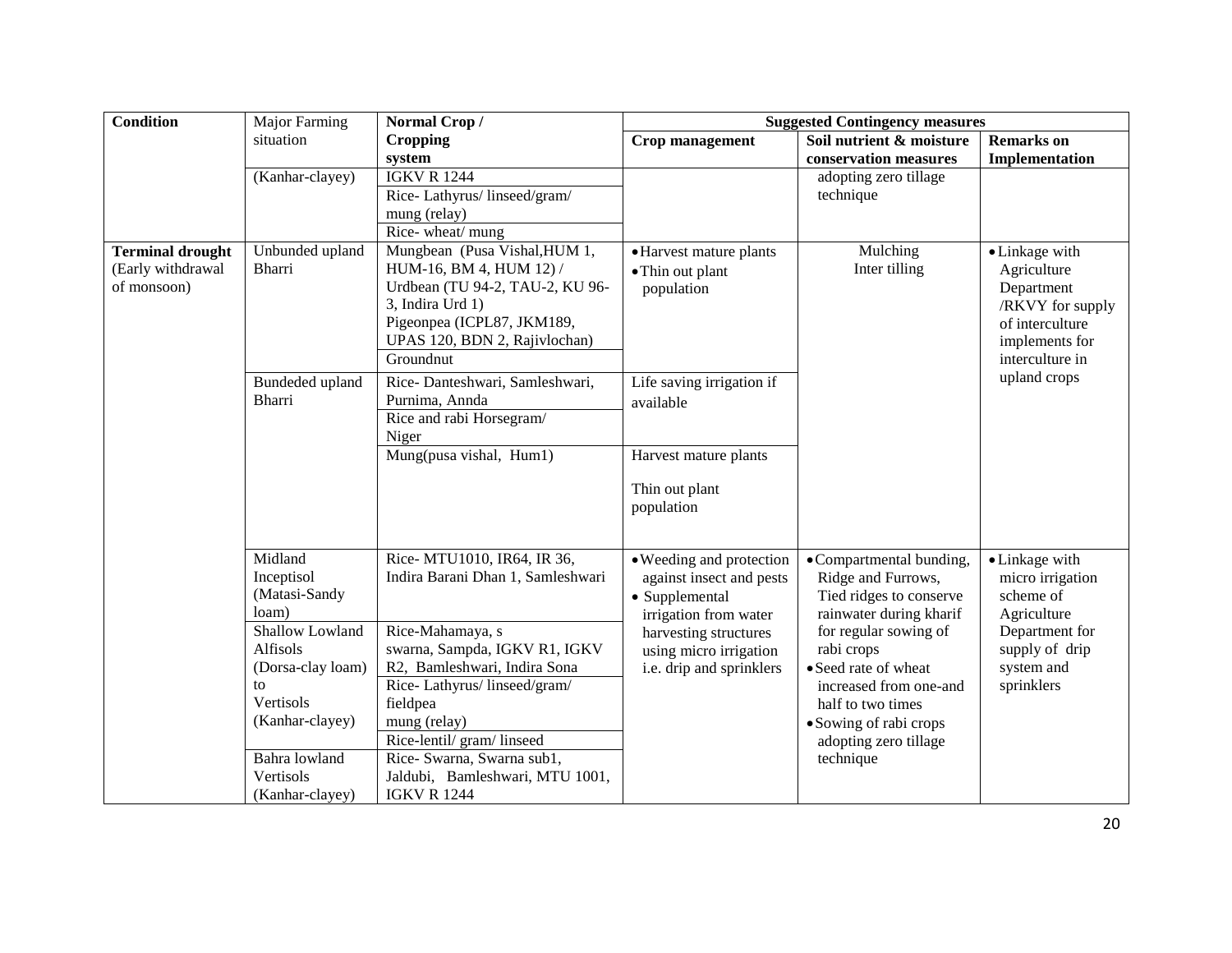| Condition | Major Farming | Normal Crop/                | <b>Suggested Contingency measures</b> |                          |                   |
|-----------|---------------|-----------------------------|---------------------------------------|--------------------------|-------------------|
|           | situation     | <b>Cropping</b>             | Crop management                       | Soil nutrient & moisture | <b>Remarks</b> on |
|           |               | system                      |                                       | conservation measures    | Implementation    |
|           |               | Rice-Lathyrus/linseed/gram/ |                                       |                          |                   |
|           |               | mung (relay)                |                                       |                          |                   |
|           |               | Rice- wheat/ mung           |                                       |                          |                   |

#### **2.1.2 Drought - Irrigated situation**

| <b>Condition</b>                                             | Major Farming                                                                                                                                      | Normal Crop/                                                                                                                                                                                                                                                 | <b>Suggested Contingency measures</b>                                                                                                                                                                                                                                                      |                                                                              |                                                                                                                           |
|--------------------------------------------------------------|----------------------------------------------------------------------------------------------------------------------------------------------------|--------------------------------------------------------------------------------------------------------------------------------------------------------------------------------------------------------------------------------------------------------------|--------------------------------------------------------------------------------------------------------------------------------------------------------------------------------------------------------------------------------------------------------------------------------------------|------------------------------------------------------------------------------|---------------------------------------------------------------------------------------------------------------------------|
|                                                              | situation                                                                                                                                          | <b>Cropping</b>                                                                                                                                                                                                                                              | Change in                                                                                                                                                                                                                                                                                  | <b>Agronomic measures</b>                                                    | <b>Remarks</b> on                                                                                                         |
|                                                              |                                                                                                                                                    | system                                                                                                                                                                                                                                                       | crop/cropping system                                                                                                                                                                                                                                                                       |                                                                              | <b>Implementation</b>                                                                                                     |
| Delayed release of<br>water in canals due<br>to low rainfall | Unbunded upland<br><b>Bharri</b>                                                                                                                   | Mungbean (Pusa Vishal, HUM 1,<br>HUM-16, BM 4, HUM 12) /<br>Urdbean (TU 94-2, TAU-2, KU 96-<br>3, Indira Urd 1)<br>Pigeonpea (ICPL87, JKM189,<br>UPAS 120, BDN 2, Rajivlochan)                                                                               | No change                                                                                                                                                                                                                                                                                  |                                                                              | • Linkage with<br>RKVY / NFSM /<br><b>IWMP</b> / micro<br>irrigation schemes<br>for construction of<br>shallow tube wells |
|                                                              |                                                                                                                                                    | Groundnut                                                                                                                                                                                                                                                    | No change                                                                                                                                                                                                                                                                                  |                                                                              | and WHS                                                                                                                   |
|                                                              | Bunded upland<br><b>Bharri</b>                                                                                                                     | Rice-Danteshwari, Samleshwari,<br>Purnima, Annda<br>Rice and rabi Horsegram                                                                                                                                                                                  | Mung(pusa vishal,<br>pragya, Hum1,<br>pairimung)<br>Pigeonpea(ICPL87,<br>Rajivlochan. Maruti)                                                                                                                                                                                              |                                                                              | including farm<br>ponds for<br>conjunctive use of<br>water in canal<br>command                                            |
|                                                              | Midland<br>Inceptisol<br>(Matasi-Sandy<br>loam)                                                                                                    | Rice- MTU1010, IR64, IR 36,<br>Indira Barani Dhan 1, Samleshwari                                                                                                                                                                                             | Direct seeding of rice<br>$\bullet$<br>preferably in line<br>In case of failure of<br>crop or poor crop stand<br>then Sowing of<br>sprouted seed (lai-<br>chaupa)adopting lehi<br>method of rice<br>cultivation<br>If seedlings raised for<br>transplanting then it<br>should be done with | • Compartmental<br>bunding, Ridge<br>and Furrows, Tied<br>ridges to conserve |                                                                                                                           |
|                                                              | Shallow Lowland<br>Alfisols<br>(Dorsa-clay loam)<br><sub>or</sub><br>Vertisols<br>(Kanhar-clayey)<br>Bahra lowland<br>Vertisols<br>(Kanhar-clayey) | Rice-Mahamaya, s<br>swarna, Sampda, IGKV R1, IGKV<br>R2, Bamleshwari, Indira Sona<br>Rice-Lathyrus/linseed/gram/<br>mung (relay)<br>Rice-lentil/gram/linseed/fieldpea<br>Rice- Swarna, Swarna sub1,<br>Jaldubi, Bamleshwari, MTU 1001,<br><b>IGKV R 1244</b> |                                                                                                                                                                                                                                                                                            |                                                                              | rainwater during<br>kharif for regular<br>sowing of rabi<br>crops                                                         |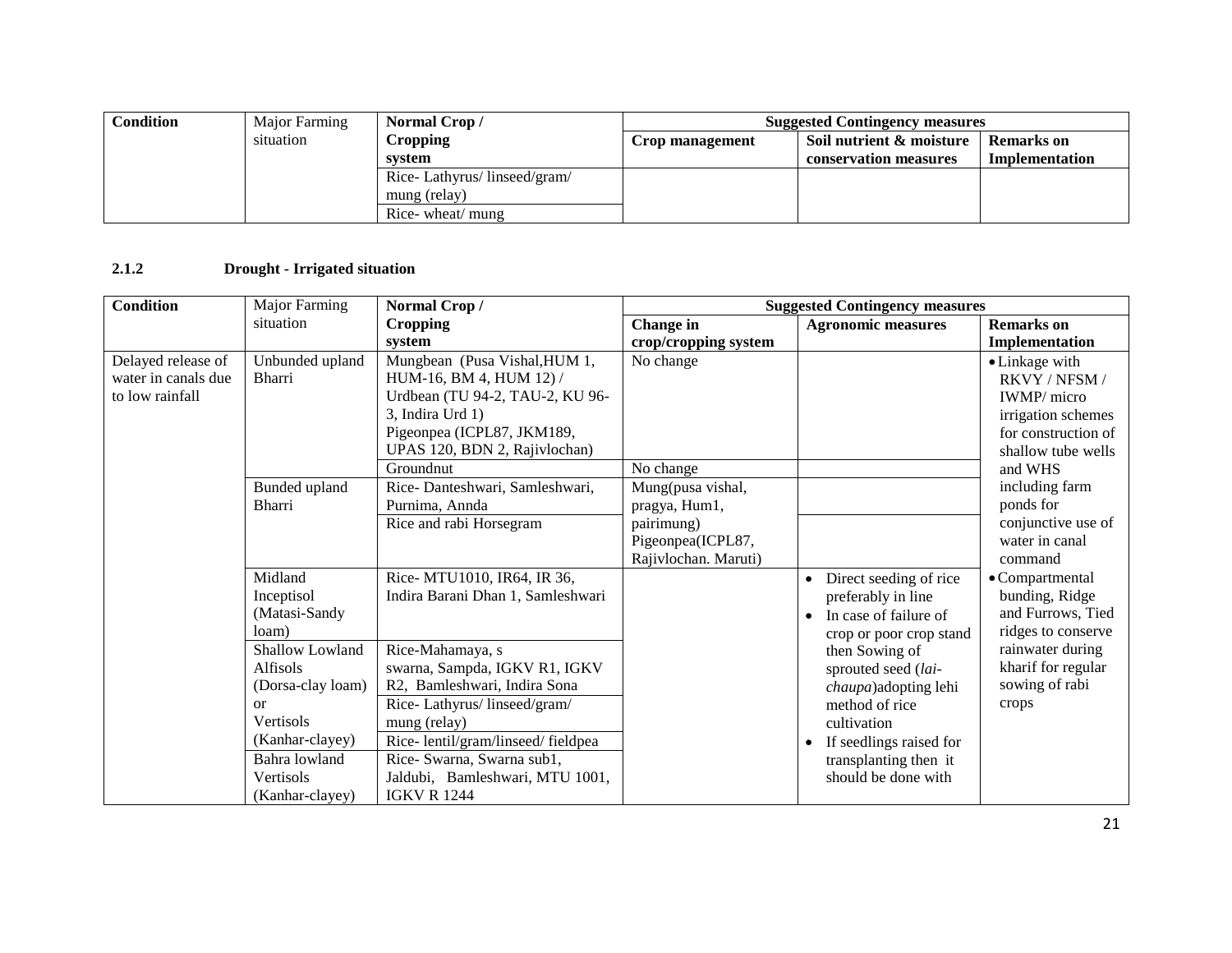| <b>Condition</b>    | Major Farming     | Normal Crop/                      | <b>Suggested Contingency measures</b>     |                                     |                                      |
|---------------------|-------------------|-----------------------------------|-------------------------------------------|-------------------------------------|--------------------------------------|
|                     | situation         | <b>Cropping</b>                   | <b>Change</b> in                          | <b>Agronomic measures</b>           | <b>Remarks</b> on                    |
|                     |                   | system                            | crop/cropping system                      |                                     | Implementation                       |
|                     |                   | Rice-Lathyrus/linseed/gram/       |                                           | rainwater or from other             |                                      |
|                     |                   | mung (relay)                      |                                           | sources of water                    |                                      |
|                     |                   | Rice-wheat/ mung                  |                                           | Weed control by                     |                                      |
|                     |                   |                                   |                                           | herbicide and avoid                 |                                      |
|                     |                   |                                   |                                           | biasi operation                     |                                      |
|                     |                   |                                   |                                           |                                     |                                      |
| Limited release of  | Unbunded upland   | Mungbean (Pusa Vishal, HUM 1,     | No change                                 |                                     | • Linkage with                       |
| water in canals due | <b>Bharri</b>     | HUM-16, BM 4, HUM 12) /           |                                           |                                     | RKVY / NFSM /                        |
| to low rainfall     |                   | Urdbean (TU 94-2, TAU-2, KU 96-   |                                           |                                     | IWMP/ micro                          |
|                     |                   | 3, Indira Urd 1)                  |                                           |                                     | irrigation schemes                   |
|                     |                   | Pigeonpea (ICPL87, JKM189,        |                                           |                                     | for construction of                  |
|                     |                   | UPAS 120, BDN 2, Rajivlochan)     |                                           |                                     | shallow tube wells                   |
|                     |                   | Groundnut                         | No change                                 |                                     | and WHS                              |
|                     | Bundeded upland   | Rice-Danteshwari, Samleshwari,    | Mung(pusa vishal,                         |                                     | including farm                       |
|                     | <b>Bharri</b>     | Purnima, Annda                    | pragya, Hum1,                             |                                     | ponds for                            |
|                     |                   | Rice and rabi Horsegram           | pairimung)                                |                                     | conjunctive use of<br>water in canal |
|                     |                   |                                   | Pigeonpea(ICPL87,<br>Rajivlochan. Maruti) |                                     | command                              |
|                     | Midland           | Rice- MTU1010, IR64, IR 36,       | Rice-Indira barani dhan-                  | Direct seeding of rice<br>$\bullet$ | • Linkage with                       |
|                     | Inceptisol        | Indira Barani Dhan 1, Samleshwari | 1, Danteshwari,                           | preferably dry seeding              | RKVY / NFSM /                        |
|                     | (Matasi-Sandy     |                                   | Samleshwari, Purnima,                     | in line                             | IWMP/ micro                          |
|                     | loam)             |                                   | Annda                                     | In case of failure of<br>$\bullet$  | irrigation schemes                   |
|                     | Shallow Lowland   | Rice-Mahamaya, s                  | Rice - MTU1010, IR64,                     | crop or poor crop stand             | for supply of                        |
|                     | Alfisols          | swarna, Sampda, IGKV R1, IGKV     | IR 36, Indira Barani                      | then Sowing of                      | micro irrigation                     |
|                     | (Dorsa-clay loam) | R2, Bamleshwari, Indira Sona      | Dhan 1, Samleshwari                       | sprouted seed (lai-                 | systems                              |
|                     | <sub>or</sub>     | Rice-Lathyrus/linseed/gram/       |                                           | chaupa)adopting lehi                |                                      |
|                     | Vertisols         | mung (relay)                      |                                           | method of rice                      |                                      |
|                     | (Kanhar-clayey)   | Rice-lentil/gram/linseed/fieldpea |                                           | cultivation                         |                                      |
|                     | Bahra lowland     | Rice- Swarna, Swarna sub1,        | Rice-Mahamaya,                            | Avoid transplanting of<br>$\bullet$ |                                      |
|                     | Vertisols         | Jaldubi, Bamleshwari, MTU 1001,   | swarna, Sampda, IGKV                      | rice                                |                                      |
|                     | (Kanhar-clayey)   | <b>IGKV R 1244</b>                | R1, IGKV R2, IGKV R                       | • Weed control by                   |                                      |
|                     |                   | Rice-Lathyrus/linseed/gram/       | 1244                                      | herbicide and avoid                 |                                      |
|                     |                   | mung (relay)                      |                                           | biasi operation                     |                                      |
|                     |                   | Rice-wheat/ mung                  |                                           |                                     |                                      |
| Non release of      | Unbunded upland   | Mungbean (Pusa Vishal, HUM 1,     | No change                                 |                                     | • Linkage with                       |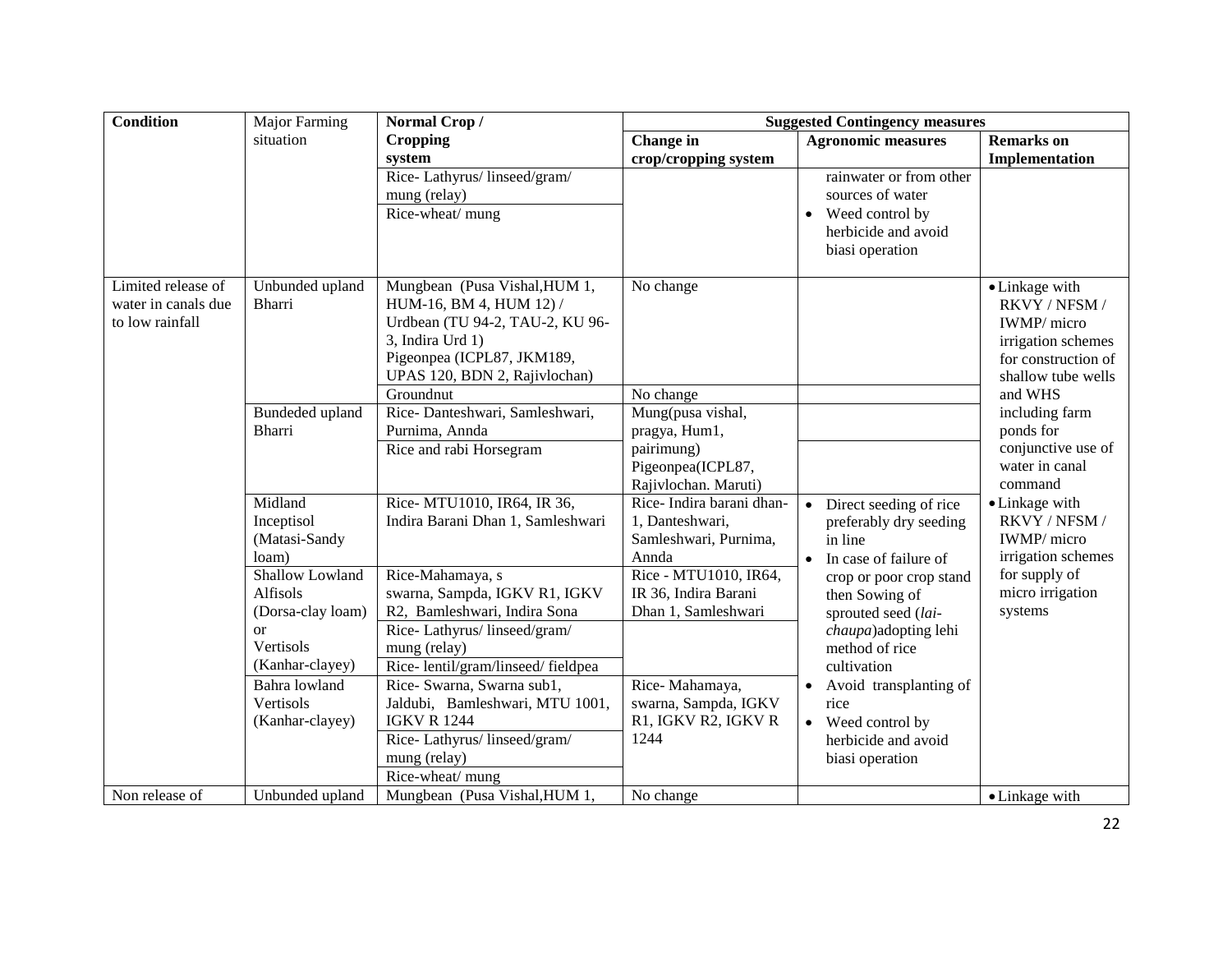| Condition                                                                            | <b>Major Farming</b>                                                                          | Normal Crop/                                                                                                                                                                   | <b>Suggested Contingency measures</b>                                                                                                                                           |                                                                                       |                                                                                                                              |
|--------------------------------------------------------------------------------------|-----------------------------------------------------------------------------------------------|--------------------------------------------------------------------------------------------------------------------------------------------------------------------------------|---------------------------------------------------------------------------------------------------------------------------------------------------------------------------------|---------------------------------------------------------------------------------------|------------------------------------------------------------------------------------------------------------------------------|
|                                                                                      | situation                                                                                     | <b>Cropping</b>                                                                                                                                                                | Change in                                                                                                                                                                       | <b>Agronomic measures</b>                                                             | <b>Remarks</b> on                                                                                                            |
|                                                                                      |                                                                                               | system                                                                                                                                                                         | crop/cropping system                                                                                                                                                            |                                                                                       | Implementation                                                                                                               |
| water in canals<br>under delayed onset<br>of monsoon in<br>catchment                 | <b>Bharri</b>                                                                                 | HUM-16, BM 4, HUM 12) /<br>Urdbean (TU 94-2, TAU-2, KU 96-<br>3, Indira Urd 1)<br>Pigeonpea (ICPL87, JKM189,<br>UPAS 120, BDN 2, Rajivlochan)<br>Mung / Urd and rabi Horsegram | No change                                                                                                                                                                       |                                                                                       | RKVY / NFSM /<br>IWMP/ micro<br>irrigation schemes<br>for construction of<br>shallow tube wells<br>and WHS<br>including farm |
|                                                                                      |                                                                                               | Groundnut                                                                                                                                                                      | No change                                                                                                                                                                       |                                                                                       | ponds for                                                                                                                    |
|                                                                                      | Bundeded upland<br>Bharri                                                                     | Rice-Danteshwari, Samleshwari,<br>Purnima, Annda<br>Rice and rabi Horsegram                                                                                                    | Mung(pusa vishal,<br>pragya, Hum1,<br>pairimung)<br>Pigeonpea(ICPL87,<br>Rajivlochan. Maruti)                                                                                   |                                                                                       | conjunctive use of<br>water in canal<br>command<br>• Linkage with<br>RKVY / NFSM /                                           |
|                                                                                      | Midland<br>Inceptisol<br>(Matasi-Sandy<br>loam)                                               | Rice- MTU1010, IR64, IR 36,<br>Indira Barani Dhan 1, Samleshwari                                                                                                               | Rice-Indira barani dhan-<br>1, Samleshwari,<br>Danteshwari, purnima                                                                                                             | Direct seeding of rice<br>preferably dry seeding<br>in line<br>Avoid transplanting of | IWMP/ micro<br>irrigation schemes<br>for supply of<br>micro irrigation                                                       |
|                                                                                      | Shallow Lowland<br>Alfisols<br>(Dorsa-clay loam)<br><b>or</b><br>Vertisols<br>(Kanhar-clayey) | Rice-Mahamaya, s<br>swarna, Sampda, IGKV R1, IGKV<br>R2, Bamleshwari, Indira Sona<br>Rice-Lathyrus/linseed/gram/<br>mung (relay)<br>Rice-lentil/gram/linseed/fieldpea          | Rice- MTU1010, IR64,<br>IR 36, Indira Barani<br>Dhan 1, Samleshwari                                                                                                             | rice<br>Weed control by<br>herbicide and avoid<br>biasi operation<br>Supplemental     | systems                                                                                                                      |
|                                                                                      | Bahra lowland<br>Vertisols<br>(Kanhar-clayey)                                                 | Rice- Swarna, Swarna sub1,<br>Jaldubi, Bamleshwari, MTU 1001,<br><b>IGKV R 1244</b><br>Rice-Lathyrus/linseed/gram/<br>mung (relay)<br>Rice-wheat/ mung                         | irrigation from WHS<br>Rice-Mahamaya,<br>using sprinklers<br>swarna, Sampda, IGKV<br>Adopt zero tillage<br>R1, IGKV R2, IGKV R<br>technique for sowing<br>1244<br>of rabi crops |                                                                                       |                                                                                                                              |
| Lack of inflows<br>into tanks due to<br>insufficient<br>/delayed onset of<br>monsoon | Unbunded upland<br>Bharri                                                                     | Mungbean (Pusa Vishal, HUM 1,<br>HUM-16, BM 4, HUM 12) /<br>Urdbean (TU 94-2, TAU-2, KU 96-<br>3, Indira Urd 1)<br>Pigeonpea (ICPL87, JKM189,<br>UPAS 120, BDN 2, Rajivlochan) | No change                                                                                                                                                                       |                                                                                       | • Linkage with<br>RKVY / NFSM /<br>IWMP/ micro<br>irrigation schemes<br>for construction of                                  |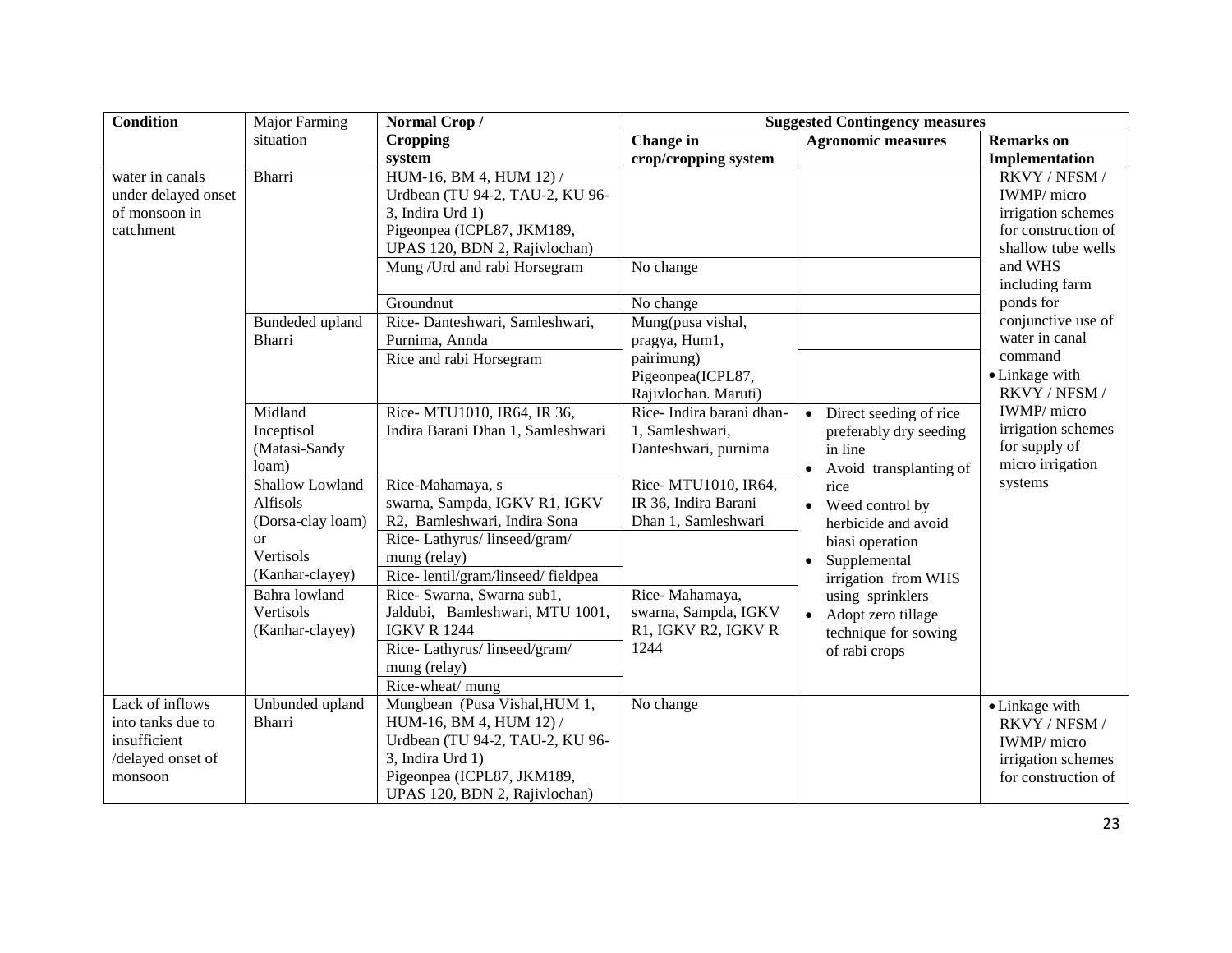| Condition                                                      | <b>Major Farming</b>                             | Normal Crop/                                                                                                                                                                   | <b>Suggested Contingency measures</b>                                                         |                                                                                                    |                                                                                                                   |
|----------------------------------------------------------------|--------------------------------------------------|--------------------------------------------------------------------------------------------------------------------------------------------------------------------------------|-----------------------------------------------------------------------------------------------|----------------------------------------------------------------------------------------------------|-------------------------------------------------------------------------------------------------------------------|
|                                                                | situation                                        | <b>Cropping</b>                                                                                                                                                                | Change in                                                                                     | <b>Agronomic measures</b>                                                                          | <b>Remarks</b> on                                                                                                 |
|                                                                |                                                  | system                                                                                                                                                                         | crop/cropping system                                                                          |                                                                                                    | Implementation                                                                                                    |
|                                                                |                                                  | Mung / Urd and rabi Horsegram                                                                                                                                                  | No change                                                                                     |                                                                                                    | shallow tube wells<br>and WHS                                                                                     |
|                                                                | Bundeded upland<br>Bharri                        | Rice-Danteshwari, Samleshwari,<br>Purnima, Annda<br>Rice and rabi Horsegram                                                                                                    | Mung(pusa vishal,<br>pragya, Hum1,<br>pairimung)<br>Pigeonpea(ICPL87,<br>Rajivlochan. Maruti) |                                                                                                    | including farm<br>ponds for<br>conjunctive use of<br>water in canal<br>command                                    |
|                                                                | Midland<br>Inceptisol<br>(Matasi-Sandy<br>loam)  | Rice- MTU1010, IR64, IR 36,<br>Indira Barani Dhan 1, Samleshwari                                                                                                               | Rice-Indira barani dhan-<br>1, Samleshwari,<br>Danteshwari, purnima                           | Direct seeding of rice<br>preferably dry seeding<br>in line<br>Avoid transplanting of<br>$\bullet$ | • Linkage with<br>RKVY / NFSM /<br>IWMP/ micro<br>irrigation schemes                                              |
|                                                                | Shallow Lowland<br>Alfisols<br>(Dorsa-clay loam) | Rice-Mahamaya, s<br>swarna, Sampda, IGKV R1, IGKV<br>R2, Bamleshwari, Indira Sona                                                                                              | Rice- MTU1010, IR64,<br>IR 36, Indira Barani<br>Dhan 1, Samleshwari                           | rice<br>Weed control by<br>$\bullet$<br>herbicide and avoid                                        | for supply of<br>micro irrigation<br>systems                                                                      |
|                                                                | <sub>or</sub><br>Vertisols<br>(Kanhar-clayey)    | Rice-Lathyrus/linseed/gram/<br>mung (relay)                                                                                                                                    |                                                                                               | biasi operation<br>Supplemental<br>irrigation from WHS                                             |                                                                                                                   |
|                                                                | Bahra lowland<br>Vertisols<br>(Kanhar-clayey)    | Rice- Swarna, Swarna sub1,<br>Jaldubi, Bamleshwari, MTU 1001,<br><b>IGKV R 1244</b>                                                                                            | Rice-Mahamaya,<br>swarna, Sampda, IGKV<br>R1, IGKV R2, IGKV R                                 | using drip and<br>sprinklers<br>Adopt zero tillage<br>$\bullet$                                    |                                                                                                                   |
|                                                                |                                                  | Rice-Lathyrus/linseed/gram/<br>mung (relay)                                                                                                                                    | 1244                                                                                          | technique for sowing<br>of rabi crops                                                              |                                                                                                                   |
| Insufficient<br>groundwater<br>recharge due to low<br>rainfall | Unbunded upland<br><b>Bharri</b>                 | Mungbean (Pusa Vishal, HUM 1,<br>HUM-16, BM 4, HUM 12) /<br>Urdbean (TU 94-2, TAU-2, KU 96-<br>3, Indira Urd 1)<br>Pigeonpea (ICPL87, JKM189,<br>UPAS 120, BDN 2, Rajivlochan) | No change                                                                                     |                                                                                                    | • Linkage with<br>RKVY / NFSM /<br>IWMP/ micro<br>irrigation schemes<br>for construction of<br>shallow tube wells |
|                                                                |                                                  | Mung / Urd and rabi Horsegram                                                                                                                                                  | No change                                                                                     |                                                                                                    | and WHS<br>including farm                                                                                         |
|                                                                |                                                  | Groundnut                                                                                                                                                                      | No change                                                                                     |                                                                                                    | ponds for                                                                                                         |
|                                                                | Bundeded upland                                  | Rice-Danteshwari, Samleshwari,                                                                                                                                                 | Pigeonpea(ICPL87,                                                                             |                                                                                                    | conjunctive use of                                                                                                |
|                                                                | <b>Bharri</b>                                    | Purnima, Annda                                                                                                                                                                 | Rajivlochan. Maruti)                                                                          |                                                                                                    | water in canal                                                                                                    |
|                                                                | Midland<br>Inceptisol                            | Rice- MTU1010, IR64, IR 36,<br>Indira Barani Dhan 1, Samleshwari                                                                                                               |                                                                                               | Direct seeding of rice<br>$\bullet$                                                                | command<br>• Linkage with                                                                                         |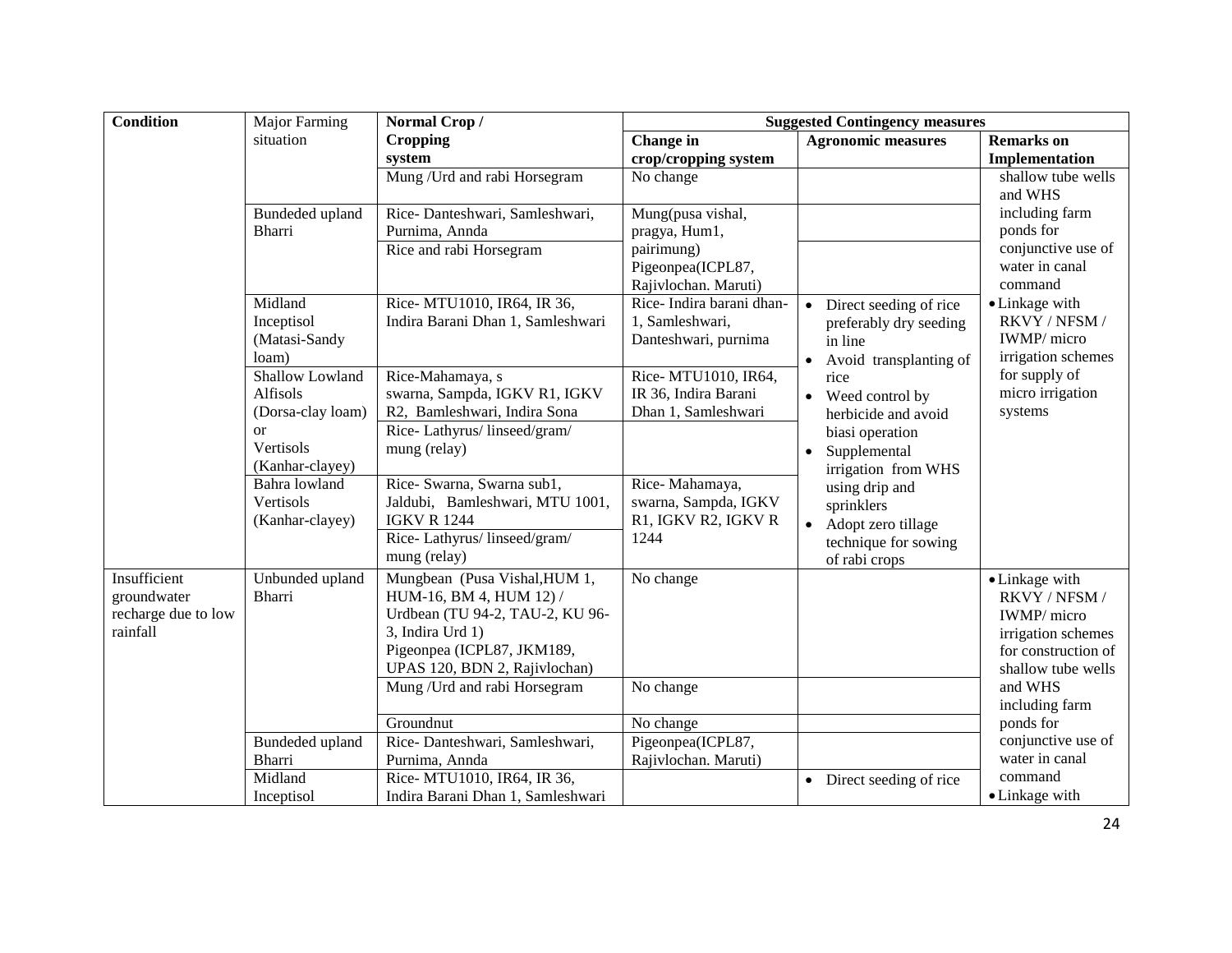| <b>Condition</b> | Major Farming     | Normal Crop/                      | <b>Suggested Contingency measures</b> |                              |                     |
|------------------|-------------------|-----------------------------------|---------------------------------------|------------------------------|---------------------|
|                  | situation         | <b>Cropping</b>                   | Change in                             | <b>Agronomic measures</b>    | <b>Remarks</b> on   |
|                  |                   | system                            | crop/cropping system                  |                              | Implementation      |
|                  | (Matasi-Sandy     |                                   |                                       | preferably dry seeding       | <b>RKVY/NFSM/</b>   |
|                  | loam)             |                                   |                                       | in line                      | <b>IWMP</b> / micro |
|                  | Shallow Lowland   | Rice-Mahamaya, s                  |                                       | Avoid transplanting          | irrigation schemes  |
|                  | <b>Alfisols</b>   | swarna, Sampda, IGKV R1, IGKV     |                                       | Weed control by<br>$\bullet$ | for supply of       |
|                  | (Dorsa-clay loam) | R2, Bamleshwari, Indira Sona      |                                       | herbicide and avoid          | micro irrigation    |
|                  | <sub>or</sub>     | Rice-Lathyrus/linseed/gram/       |                                       | biasi operation              | systems             |
|                  | Vertisols         | mung (relay)                      |                                       | Supplemental                 |                     |
|                  | (Kanhar-clayey)   | Rice-lentil/gram/linseed/fieldpea |                                       | irrigation from WHS          |                     |
|                  | Bahra lowland     | Rice- Swarna, Swarna sub1,        |                                       | using drip and               |                     |
|                  | Vertisols         | Jaldubi, Bamleshwari, MTU 1001,   |                                       | sprinklers                   |                     |
|                  | (Kanhar-clayey)   | <b>IGKV R 1244</b>                |                                       |                              |                     |
|                  |                   | Rice-Lathyrus/linseed/gram/       |                                       |                              |                     |
|                  |                   | mung (relay)                      |                                       |                              |                     |
|                  |                   | Rice-wheat/ mung/ potato          |                                       |                              |                     |

## **2.2 Unusual rains (untimely, unseasonal etc)** (for both rainfed and irrigated situations)

| <b>Condition</b>           | <b>Suggested contingency measure</b>                                                                                               |                                                 |                                                               |                                                                                                                                     |  |  |  |
|----------------------------|------------------------------------------------------------------------------------------------------------------------------------|-------------------------------------------------|---------------------------------------------------------------|-------------------------------------------------------------------------------------------------------------------------------------|--|--|--|
|                            | Vegetative stage                                                                                                                   | <b>Flowering stage</b>                          | Crop maturity stage                                           | Post harvest                                                                                                                        |  |  |  |
|                            | Continuous high rainfall in a short span leading to water logging or heavy rainfall coupled with high speed winds in a short span* |                                                 |                                                               |                                                                                                                                     |  |  |  |
| Urd/ $mung$                | Drain out excess water                                                                                                             | Earthing up in maize                            | Picking of matured pods,<br>Harvesting and drying of cobs     | To cover produce with plastic sheet or shift<br>produces to farm shed                                                               |  |  |  |
| Groundnut/pigeon<br>pea    | Drain out excess water                                                                                                             | Earthing in groundnut<br>Drain out excess water | Drain out excess water,<br>Harvesting and drying<br>of plants | To cover produce with plastic sheet or shift<br>produces to farm shed                                                               |  |  |  |
| Rice                       | Drain excess water                                                                                                                 | Drain excess water                              | Drain excess water<br>Harvest the crop and put on bunds       | To cover produce with plastic sheet or shift<br>produces to farm shed                                                               |  |  |  |
| Rabi oilseed and<br>pulses | Drain excess water                                                                                                                 | Drain excess water                              | Drain excess water<br>Harvest the crop and put on bunds       | To cover produce with plastic sheet or shift<br>produces to farm shed                                                               |  |  |  |
| Wheat                      | Surface drainage                                                                                                                   | Surface drainage                                | Surface drainage                                              | To cover produce with plastic sheet or shift<br>produces to farm shed<br>To supply tarpaulin to farmers through<br><b>RKVY/NFSM</b> |  |  |  |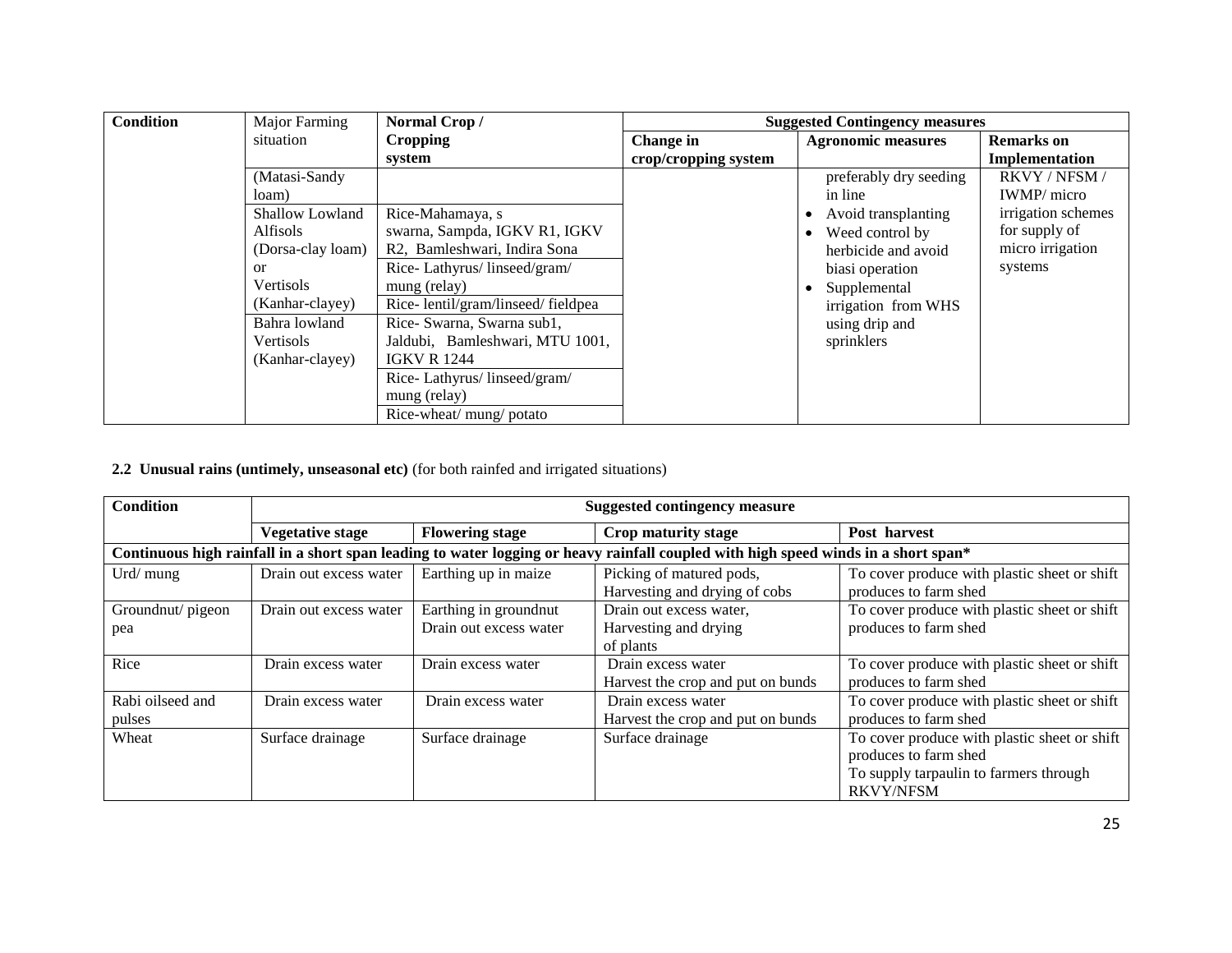| Horticulture               |                                                                                                                |                                                                                                                             |                                                                                                                            |                                                                                                                                     |
|----------------------------|----------------------------------------------------------------------------------------------------------------|-----------------------------------------------------------------------------------------------------------------------------|----------------------------------------------------------------------------------------------------------------------------|-------------------------------------------------------------------------------------------------------------------------------------|
| Tomato/brinjal             | Surface drainage,<br>earthing and fertilizer<br>application after water<br>drain out                           | Surface drainage, earthing<br>and fertilizer application<br>after water drain out                                           | Surface drainage, picking up<br>matured fruits                                                                             |                                                                                                                                     |
| Garlic/Onion               | Surface drainage                                                                                               | Surface drainage                                                                                                            | Surface drainage                                                                                                           | To cover produce with plastic sheet or shift<br>produces to farm shed<br>To supply tarpaulin to farmers through<br><b>RKVY/NFSM</b> |
|                            | Outbreak of pests and diseases due to unseasonal rains                                                         |                                                                                                                             |                                                                                                                            |                                                                                                                                     |
| Urd/ mung                  | Spraying of contact<br>insecticide for control<br>of caterpillar/color rot                                     | Spraying of contact<br>insecticide for control of<br>pest                                                                   |                                                                                                                            |                                                                                                                                     |
| Groundnut/pigeon<br>pea    | Spraying of contact<br>insecticide for control<br>of caterpillar/color rot                                     | Spraying of contact<br>insecticide for control of<br>pest                                                                   |                                                                                                                            |                                                                                                                                     |
| Rice                       | Spraying of insecticide<br>for control of stem<br>borer                                                        | Spraying of insecticide<br>for control of pest like<br>gundhibug                                                            | $\overline{a}$                                                                                                             |                                                                                                                                     |
| Rabi oilseed and<br>pulses | Spraying of insecticide<br>for control of aphid                                                                | Spraying of insecticide<br>for control of insect                                                                            |                                                                                                                            |                                                                                                                                     |
| Wheat                      | Spraying of insecticide<br>for control of stem<br>borer                                                        |                                                                                                                             |                                                                                                                            |                                                                                                                                     |
| Horticulture               |                                                                                                                |                                                                                                                             |                                                                                                                            |                                                                                                                                     |
| Tomato/brinjal             | Spraying of contact<br>insecticide for control<br>of caterpillar<br>Stacking for protecting<br>fungal diseases | Spraying of contact<br>insecticide for control of<br>caterpillar/ fruit borer<br>Stacking for protecting<br>fungal diseases | Harvest the fruit                                                                                                          |                                                                                                                                     |
| Mango                      |                                                                                                                | Spray<br>0.2%<br>wettable<br>sulphur<br>for<br>protection<br>against PM                                                     | Harvest at pre maturity stage                                                                                              | Unripe fruit may be used for pickles.                                                                                               |
| Citrus                     | Control citrus canker by<br>Copper Oxy chloride<br>0.5 % & streptocycline<br>$100$ ppm                         | Control citrus canker by<br>Copper Oxy chloride 0.5<br>% & streptocycline 100<br>ppm                                        | Control citrus canker by Copper<br>Oxy chloride<br>0.5<br>$\%$<br>$\&$<br>streptocycline 100 ppm,<br>collect mature fruits |                                                                                                                                     |